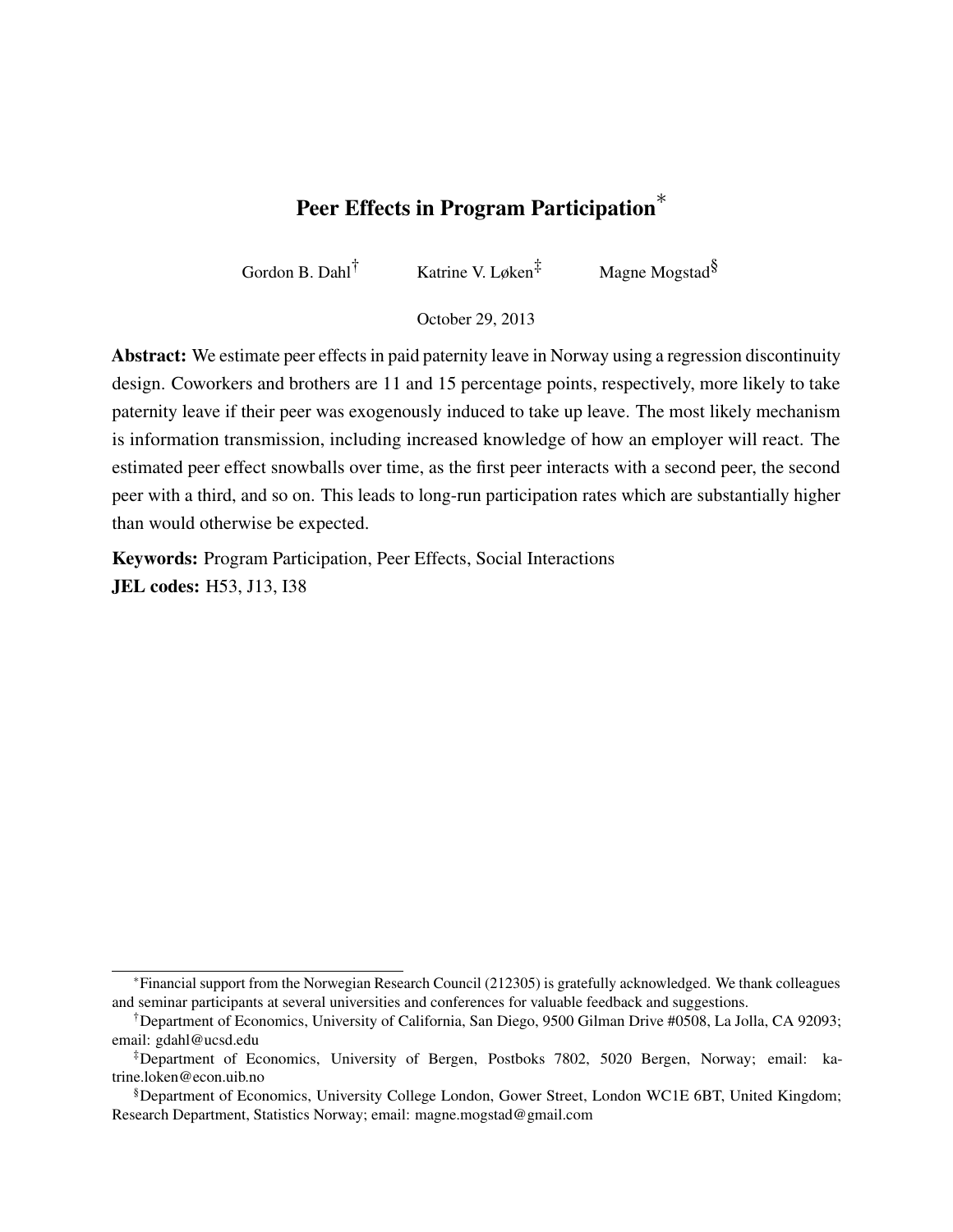Economists and policymakers are keenly interested in understanding the effects of social interactions on individual behavior. One question of particular interest is how peer groups influence the take-up of government social programs. Peer groups could serve as important information transmission networks or be influential in changing social norms, particularly in settings where information is scarce and perceptions are in their formative stage. Social interactions could reinforce or offset the direct effects on take-up due to a program's parameters, leading to a long-run equilibrium take-up rate which is substantially lower or higher than otherwise expected.

Estimating the causal effect of social interactions has proven difficult given the well-known problems of reflection, correlated unobservables, and endogenous group membership (Manski, 1993). On top of these identification issues, it is often challenging to define the appropriate peer group and access data which links members of a peer group together. Early and ongoing research attempts to control for as many group characteristics as possible or use instrumental variables.<sup>[1](#page-1-0)</sup> Recognizing that estimates could still be biased, another set of papers attempts to measure peer effects by exploiting exogenous assignment to peer groups.<sup>[2](#page-1-1)</sup>

In contrast, we focus on peer influence in naturally occurring groups and exploit variation in the "price" of a social program for a random subset of individuals. This approach takes advantage of the fact that treatment is randomly assigned and therefore unrelated to any other factors which might influence take-up.<sup>[3](#page-1-2)</sup> With random variation in treatment (and group membership determined prior to treatment), the triple threats identified by Manski no longer bias the estimates.

We estimate peer effects in the context of a social program in Norway designed to promote gender equality. To induce fathers to become more involved in early childrearing, a reform was passed which made fathers of children born after April 1, 1993 in Norway eligible for one month of governmental paid paternity leave, while fathers of children born before this cutoff were not.<sup>[4](#page-1-3)</sup> Before the introduction of this program, parents had a shared leave quota which could be split

<span id="page-1-0"></span><sup>&</sup>lt;sup>1</sup>For examples, see Bandiera and Rasul (2006), Bayer, Ross, and Topa (2008), Bertrand, Luttmer, and Mullainathan (2000), Case and Katz (1991), Carrell, Malmstrom and West. (2008), Evans, Oates, and Schwab (1992), Gaviria and Raphael (2001), Glaeser, Sacerdote, and Scheinkman (1996), Hensvik and Nilsson (2010), Markussen and Roed (2012), Maurin and Moschion (2009), Monstad, Propper, and Salvanes (2011), Munshi (2003), and Rege, Telle, and Votruba (2012).

<span id="page-1-1"></span><sup>&</sup>lt;sup>2</sup>See, for example, Babcock, et al. (2011), Bandiera, Barankay, and Rasul (2009, 2010), Carrell, Fullerton, and West (2009), Carrell and Hoekstra (2010), Carrell, Hoekstra, and West (2011), Carrell, Sacerdote, and West (2011), Cullen, Jacob, and Levitt (2006), Duncan et al. (2005), Hanushek et al. (2003), Hoxby (2000), Imberman, Kugler, and Sacerdote (2012), Jacob (2004), Katz, Kling, and Liebman (2001), Kling, Liebman, and Katz (2007), Kremer and Levy (2008), Lefgren (2004), Ludwig, Duncan, and Hirschfield (2001), Mas and Moretti (2009), Sacerdote (2001), Stinebrickner and Stinebrickner (2006), and Zimmerman (2003).

<span id="page-1-2"></span> $3A$  small but growing literature uses this empirical strategy, which Moffitt (2001) labels the "partial population" approach. See Angelucci et al. (2010), Baird et al. (2012), Bobonis and Finan (2009), Bursztyn et al. (2012), Duflo and Saez (2003), Hesselius, Nilsson, and Johansson (2009), Kremer and Miguel (2007), Kuhn et al. (2011), and Lalive and Cattaneo (2009).

<span id="page-1-3"></span><sup>4</sup>Many other European countries have recently reserved a share of parental leave for fathers. For instance, in 2007 Germany introduced a two month paternity quota.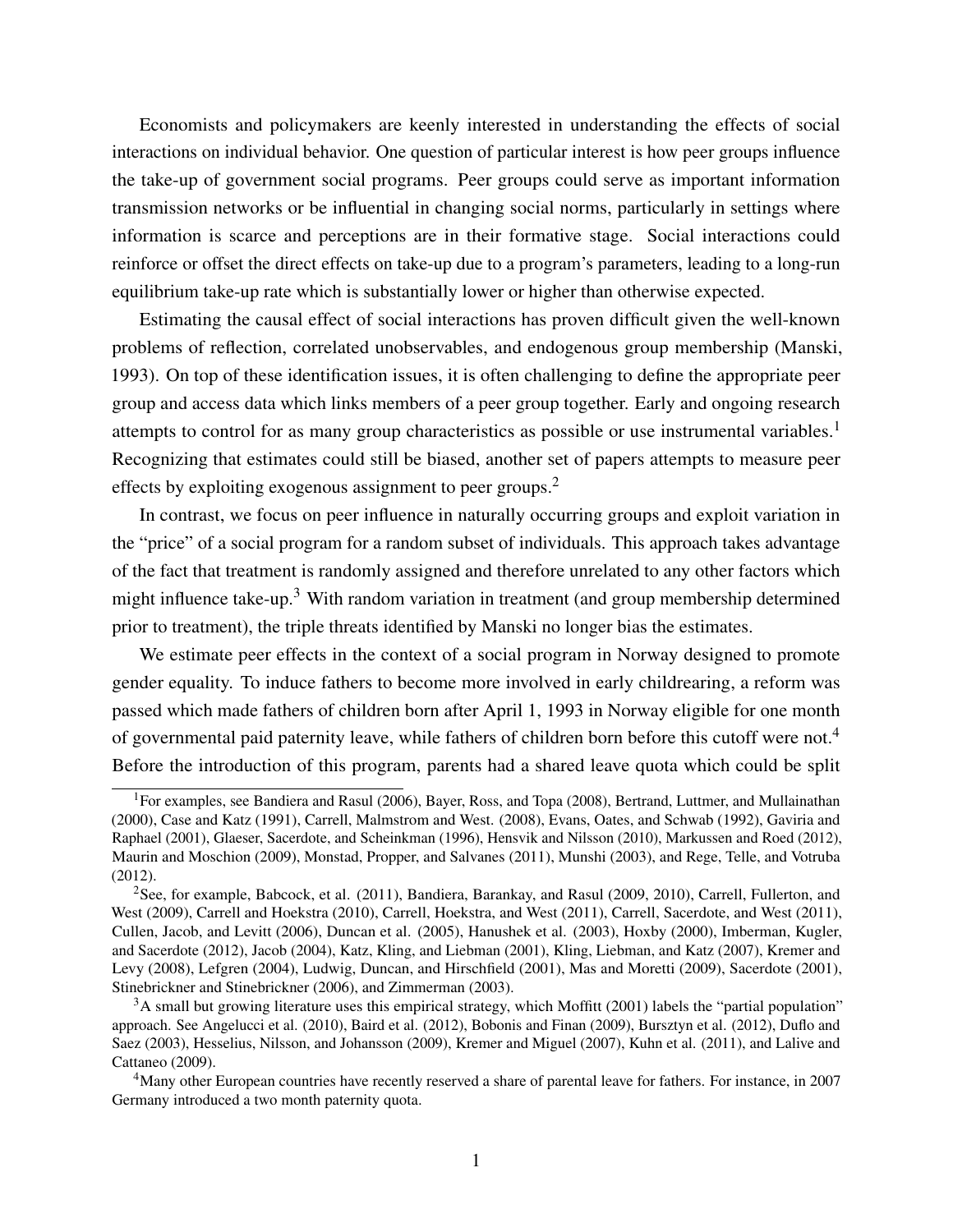between the mother and father. In practice, however, most mothers took the entire amount. To encourage more fathers to take leave, the 1993 reform stipulated this extra month of paid leave could only be taken by fathers.

We focus on whether social interactions matter for paternity leave take-up along two dimensions: workplace networks (coworkers) and family networks (brothers). Taking advantage of the timing of the reform, we estimate peer effects using a regression discontinuity (RD) design. There is a sharp increase in fathers taking paternity leave immediately after the reform, from a pre-reform take up of 3% to a post-reform take up of 35%. This quasi-random variation changed the cost of paternity leave for some reform-window fathers and not others. However, it did not directly affect the cost of taking leave for the father's coworkers or brothers, since they were all eligible for paid paternity leave when they had children in the post-reform period. Therefore, any effect on the coworker or on the brother can be attributed to the influence of the reform-window father in their network (the peer father), and not a change in the fundamental parameters of the leave program.

We find strong evidence for substantial peer effects in program participation in both workplace and family networks. Coworkers are 3.5 percentage points more likely to take paternity leave if their colleague was eligible versus not eligible for paternity leave around the reform cutoff. Since the first-stage estimate on take up is 32 percentage points, this implies a peer effect estimate of 11 percentage points. For the family network, we find that brothers of reform-window fathers who were eligible for leave are 4.7 percentage points more likely to take paid leave after the birth of their first child. This implies a peer effect estimate of roughly 15 percentage points. The results for both the family and workplace networks are statistically significant and robust to a variety of alternative RD specifications and control variables.

We explore several possible channels for these effects. We find suggestive evidence for information transmission about costs and benefits. In particular, our results are consistent with a model where the information provided by peers reduces uncertainty, which in turn increases take up among risk-averse individuals with unbiased expectations. Indeed, we find larger effects when the peer father is a senior manager in the firm and in work environments where there is less job security. These findings are consistent with survey data collected prior to the paternity leave reform which suggested many fathers were reluctant to take leave because they were worried how employers and coworkers would react.[5](#page-2-0)

A key result is that the estimated peer effect gets amplified over time within a firm, with each subsequent birth exhibiting a snowball effect in response to the original reform. The peer effect

<span id="page-2-0"></span><sup>5</sup>See Brandth and Kvande (1992) and the Norwegian government's white papers from 1991 and 1995 on parental leave (Norges Offentlige Utredninger, 1991, 1995). The government's 1995 white paper, referring to why many fathers do not take paternity leave, stated "fathers are concerned that both employers and coworkers will perceive them as less invested in their careers if they exhibit a large commitment to family." The report further stated "one reason fathers fail to exercise their rights may also be fear of deviating from the usual pattern in the workplace."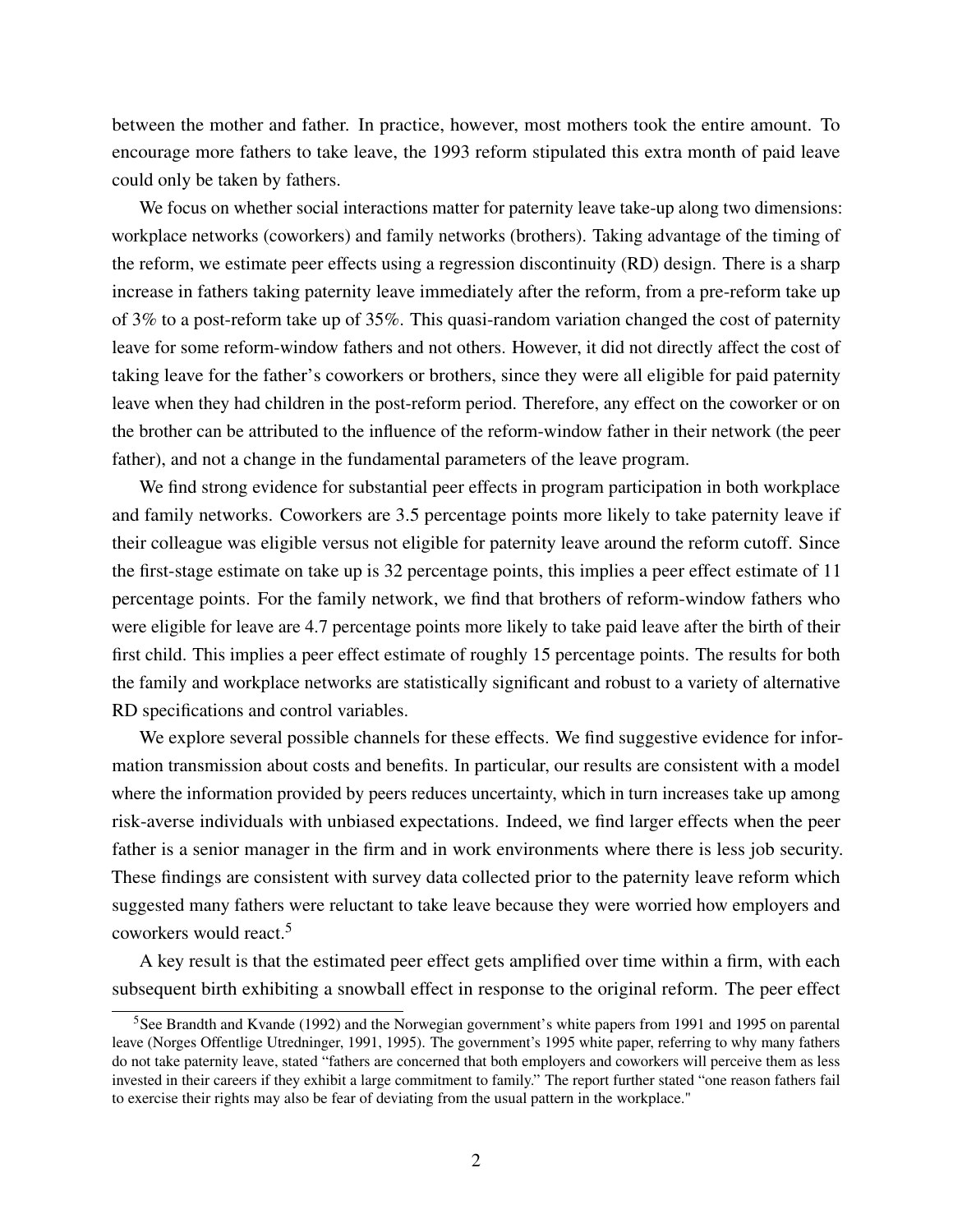cascades through the firm network as the first peer interacts with a second peer, the second peer interacts with a third peer, and so on. The total peer effect can be decomposed into the direct influence of the peer father and the indirect snowball effect operating through the increase in take up of other coworkers. Although it is difficult to draw firm conclusions due to statistical uncertainty, snowball effects seem to be important. Our baseline results indicate that snowball effects account for over 50% of the total peer effect for the third and higher-order coworkers in a firm. Decomposing these effects, most of the estimated peer effect can be attributed to the direct influence of the peer father in the early years after the reform. Over time, however, the contribution of the snowball effect dominates as the direct effect decays and more coworkers have a child within a given firm.

Taken together, our results have important implications for the peer effects literature and for the evaluation of social programs. Both the workplace and family can serve as important networks in settings where information is sparse and social norms are changing. This is particularly relevant for the ongoing debate about policies aimed at promoting gender equality, ranging from family policy to affirmative action programs. Advocates of such public interventions often argue that traditional gender roles in both the family and labor markets can be changed or modified via peer influence. Our study also highlights that peers can have long-lasting effects on program participation, even in the presence of decay, since any original peer effect cascades through a network over time. This is especially important when considering the design and implementation of new social programs, since the initial group of participants can play a large and lasting role in the evolution of take-up patterns.

The remainder of the paper proceeds as follows. Section I discusses our identification strategy. In Sections II and III, we discuss the 1993 reform, our data, and threats to identification. Section IV presents our main findings on peer effects and Section V explores possible mechanisms. Section VI estimates how peer effects cascade through the workplace network. The final section offers some concluding remarks.

### I. Identification strategy

### *A. Using Quasi-Random Variation within Naturally Occurring Peer Groups*

The objective of this paper is to estimate peer effects in naturally occurring peer groups. Instead of randomly assigning individuals to groups and seeing how participation is affected, we exploit quasi-random variation in the net benefit of participation for some individuals in a group and see how other members in the group change their behavior.

To fix ideas, consider a setting with two individuals in each group *g*, where the price, *p*1*g*, of program participation for individuals with the label 1 varies randomly across groups but there is no change for any individuals with the label 2. Letting *yig* denote the outcome for individual *i* in group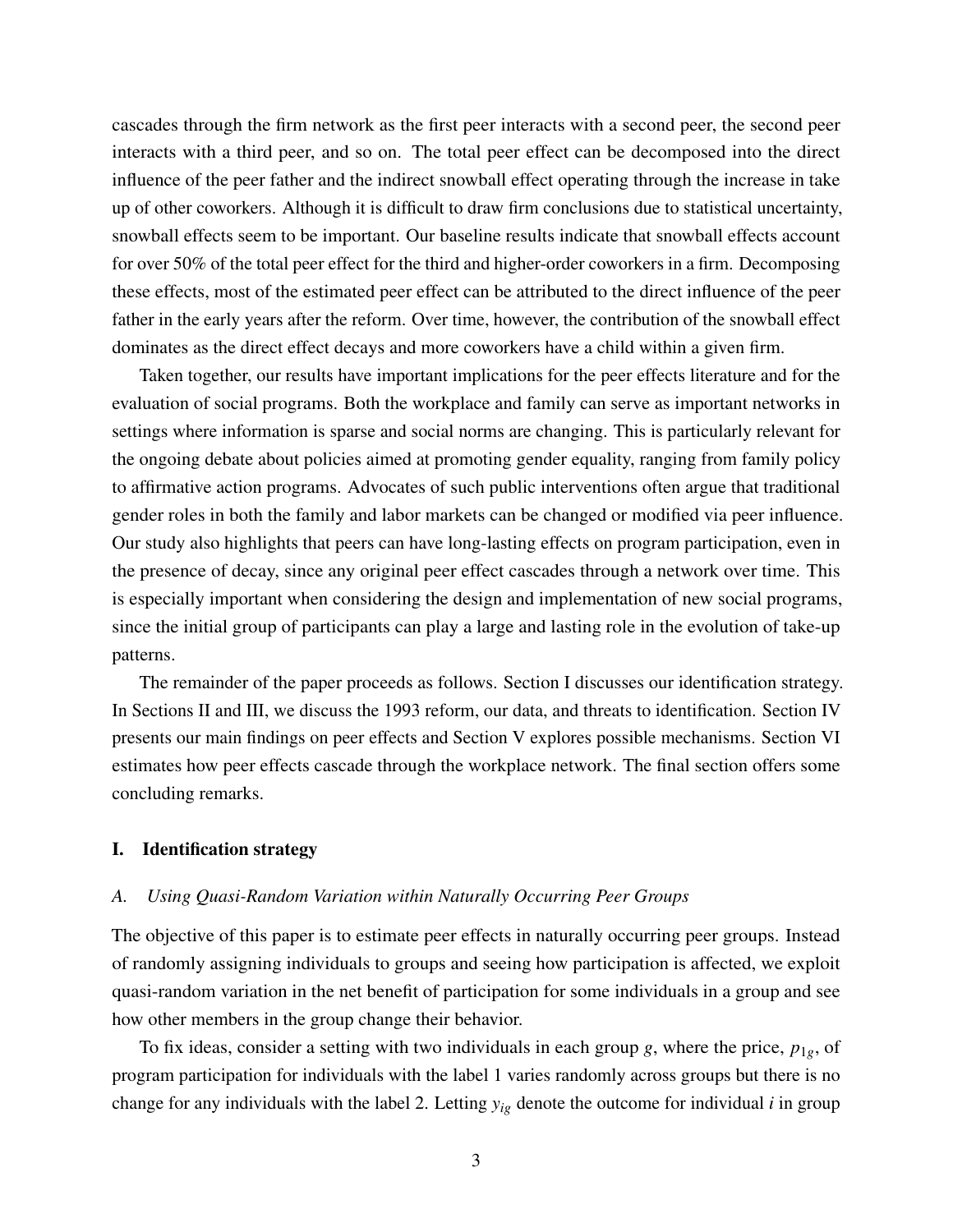*g*, the system of simultaneous equations for peer effects is:[6](#page-4-0)

$$
y_{1g} = \alpha_1 + \beta_1 y_{2g} + \gamma_1 x_{1g} + \tau_1 x_{2g} + \theta_1 w_g + \lambda p_{1g} + e_{1g}
$$
 (1)

$$
y_{2g} = \alpha_2 + \beta y_{1g} + \gamma_2 x_{2g} + \tau_2 x_{1g} + \theta_2 w_g + e_{2g}
$$
 (2)

where  $x_{ig}$  are observable characteristics of individual *i* in group *g*,  $w_g$  are characteristics which vary only at the group level, and *eig* is an error term. This model captures the idea that individual 2's choice is influenced by the choice individual 1 makes, and visa versa. It also allows individual 2's choice to depend on his own characteristics, the characteristics of individual 2, and common group-specific variables.

Since  $p_{1g}$  is random, it will be uncorrelated with  $x_{1g}$ ,  $x_{2g}$ ,  $w_g$ ,  $e_{1g}$ , and  $e_{2g}$ . This implies that  $λ$  can be identified from a regression of *y*<sub>1*g*</sub> on *p*<sub>1*g*</sub>. As long as individual 2 makes their choice after individual 1, it also means that a consistent estimate of the peer effect  $\beta$  can be obtained by regressing  $y_{2g}$  on  $p_{1g}$  and scaling by  $\hat{\lambda}$ .

The presence of an excluded variable which appears in individual 1's outcome equation but not individual 2's solves the reflection problem of simultaneity. Moreover, since *p*1*<sup>g</sup>* is orthogonal to all observed and unobserved covariates, correlated unobservables can no longer bias the estimates. And finally, if peer groups are measured before the price shock  $p_{1g}$ , endogenous group membership does not create a bias either; any changes in group membership which happen after the price shock are either a causal result of changes in  $p_{1g}$  or orthogonal to changes in  $p_{1g}$ .

### *B. Empirical Strategy*

We use a fuzzy RD design to estimate the peer effects of parental leave take up. The discontinuity we exploit arises from the introduction of the paternity quota: fathers of children born after April 1, 1993 were eligible for paid paternity leave, while fathers of children born before this cutoff were not.

The RD design can be implemented by the following two-equation system:<sup>[7](#page-4-1)</sup>

<span id="page-4-2"></span>
$$
y_{1g} = \alpha_1 + 1[t \ge c](g_l(t - c) + \lambda) + 1[t < c]g_r(c - t) + e_{1g} \tag{3}
$$

$$
y_{2g} = \alpha_2 + \beta y_{1g} + 1[t \ge c] f_l(t - c) + 1[t < c] f_r(c - t) + e_{2g}
$$
\n(4)

where *c* is the cut-off date for eligibility to paternity leave, *t* is the date of birth of the peer father's child, and  $f_l$ ,  $f_r$ ,  $g_l$ , and  $g_r$  are unknown functions. The 2SLS estimate of  $\beta$  gives the peer effect. The key identifying assumption of our fuzzy RD design is that individuals are unable to precisely control

<span id="page-4-0"></span><sup>&</sup>lt;sup>6</sup>Manski's formulation replaces the covariates  $x_{i}$  and  $y_{i}$  with expectations; we use Moffitt's (2001) approach, which is more general since it allows for  $e_{1g}$  to affect  $y_{2g}$  (and  $e_{2g}$  to affect  $y_{1g}$ ).

<span id="page-4-1"></span><sup>&</sup>lt;sup>7</sup>See Imbens and Lemieux (2008) and Lee and Lemieux (2010) for details on the implementation and assessment of RD designs.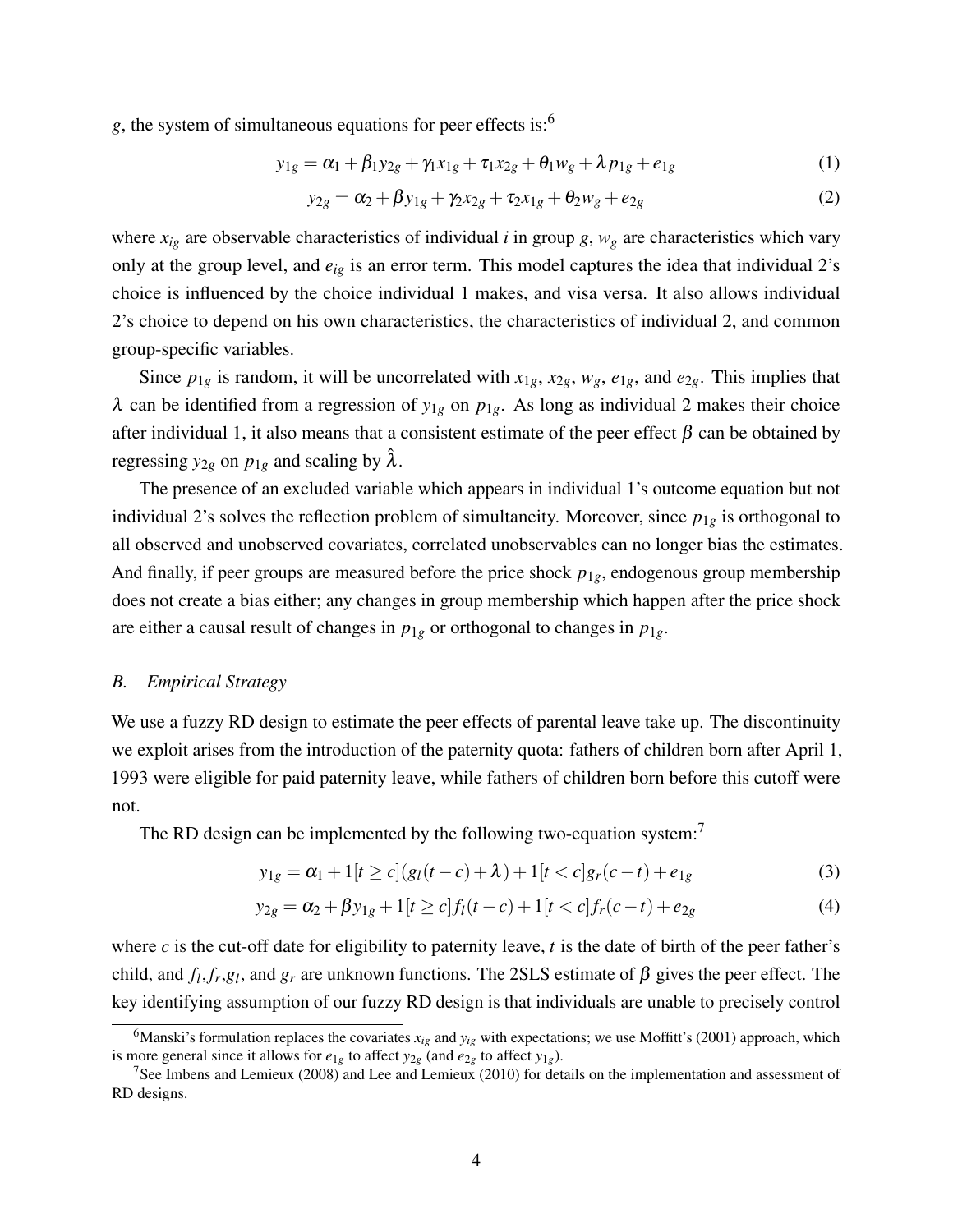the assignment variable, date of birth, near the cutoff, in which case the variation in treatment near *c* is random.

We can estimate  $\lambda$  as the jump in take-up at the reform date cutoff in a first stage RD regression, given by equation [\(3\)](#page-4-2). By estimating the following reduced form model, we can examine whether this quasi-random variation in cost of paternal leave for the peer father (assigned the label 1) changes the leave taking behavior of the peer father's coworker or brother (assigned the label 2):

$$
y_{2g} = \gamma_2 + 1[t \ge c](h_l(t - c) + \pi) + 1[t < c]h_r(c - t) + u_{2g}
$$
\n<sup>(5)</sup>

where  $h_l$  and  $h_r$  are unknown functions, and  $\pi$  can be interpreted as an "intention-to-treat" (ITT) effect of the paternity quota on the leave taking behavior of the peer father's coworker or brother.

An advantage of the reduced form model is that it requires fewer assumptions to estimate the sign of the peer effect. Absent manipulation of the assignment variable and absent other changes occuring discontinuously at the cutoff date, the reduced form consistently estimates the effect of having a peer father exposed to the new versus old regime. To consistently estimate the size of the peer effect via 2SLS, one also needs to assume the only channel for coworkers or brothers to be affected is through the peer father's take up of paternity leave. For example, a potential concern is that program participation means something different in the pre- and post-regimes, with fathers taking leave under the new policy sending a weaker signal to their peers about the costs of taking leave. Two stage least squares also requires the monotonicity assumption that the reform did not cause any fathers to be less likely to take up paternity leave.

To our knowledge, RD has not previously been used to estimate peer effects within naturally occurring peer groups. Using an RD approach for this purpose involves a particular set of challenges because of what might be called the "many-to-one" feature which is inherent in peer groups. By many to one, we mean that multiple peers in a network can affect the same individual.

In an RD design, a window surrounding the cutoff (i.e., the reform date) needs to be specified, which raises several issues in a many-to-one setting. First is how to define the running variable when there is more than one peer father in the window, particularly when there are peer fathers both before and after the cutoff. A second issue relates to functional form: is a coworker affected by (i) the average number of peer fathers with children born after the cutoff, (ii) the number of peer fathers with children born after the cutoff, or (iii) simply whether any peer father had a child after the cutoff? A final issue is that for large networks, an RD approach will have little power; as the number of peer fathers appearing in the reform window increases, the variation in peer exposure to the reform decreases, since roughly an equal number of peer fathers will give birth before versus after the cutoff. As discussed in Section II, we sidestep these issues by looking at networks where there is a single peer father in the reform window.<sup>[8](#page-5-0)</sup>

<span id="page-5-0"></span><sup>&</sup>lt;sup>8</sup>When we tried to use multiple peer fathers within the reform window, defining the running variable as the average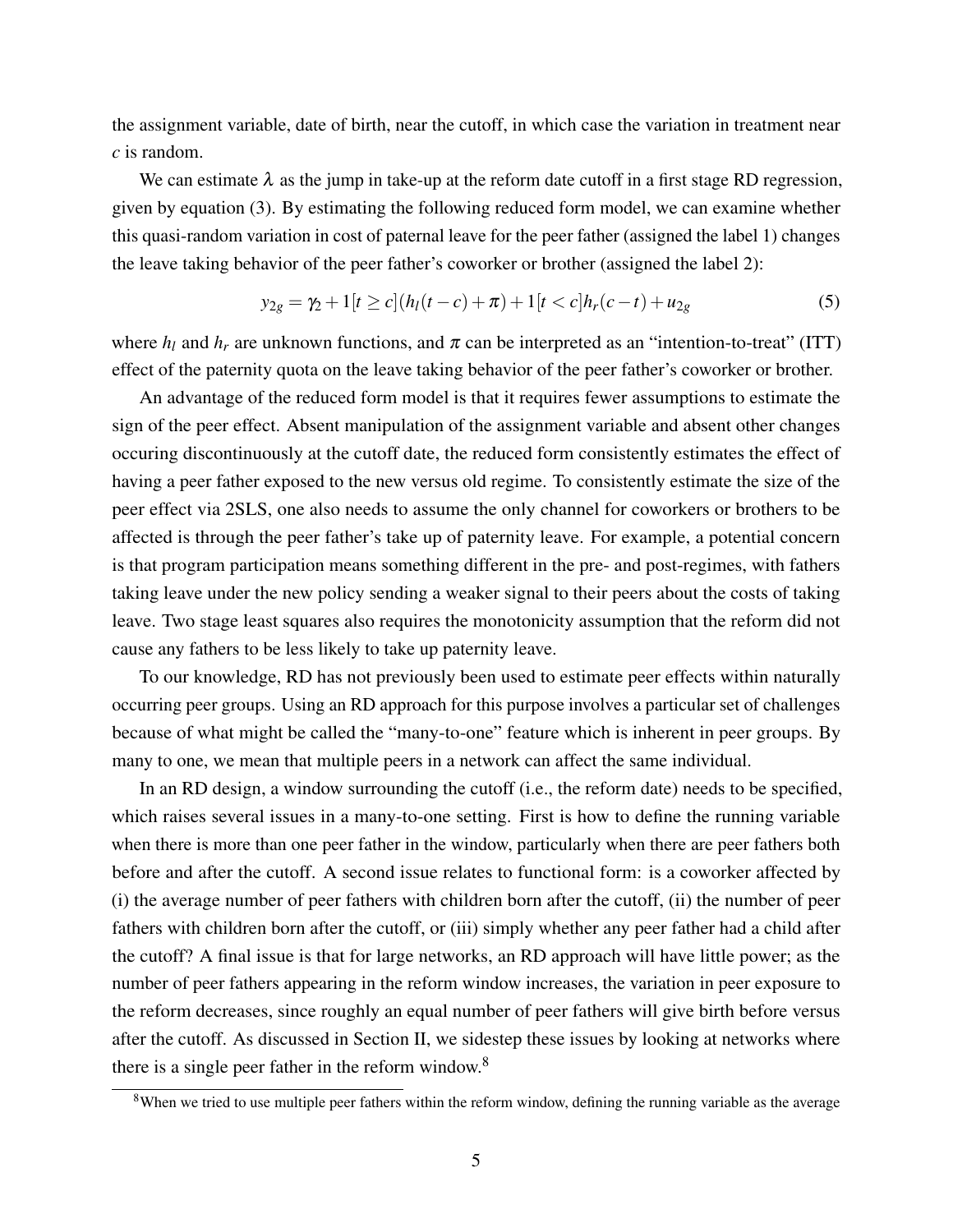## II. Background and Data

### *A. Paternity Leave*

Governmental paid parental leave has a long history in Norway.<sup>[9](#page-6-0)</sup> In 1977, parents were granted 18 weeks of paid leave. During the 1980s and 1990s, the leave period gradually expanded, and by 2011 there was a maximum of 47 weeks of paid leave. The parental leave mandates offer employment protection and income replacement. Apart from a few weeks reserved for the mother, parents could share the leave between them as desired before 1993, but few fathers took any amount of leave.

In an effort to promote gender equality, in October 1992 the labor party introduced a paternalleave taking quota in their proposed national budget for 1993. The reform was passed in parliament in December 1992 and implemented on April 1, 1993. The key feature of the paternal quota was that four out of 42 weeks of paid parental leave were reserved exclusively for the father.<sup>[10](#page-6-1)</sup> Apart from exclusive quotas of four weeks for fathers and the pre-existing nine weeks for mothers, parents could share the parental leave between them as they desired, with the restriction that mothers and fathers could not both take leave at the same time.

While paid maternity leave was only contingent on the mother working at least 6 of the last 10 months before birth, paid paternity leave was contingent on both parents (whether married or cohabiting) working at least 6 of the last 10 months. Both the father's and mother's earnings in the prior 10 months needed to exceed the "substantial gainful activity" threshold (approximately NOK 72,900 in the year 2010 or \$12,500). Income payments were based on the earnings of the person on leave, but a father's payment was reduced proportionally if the mother did not work full-time. In families with full-time working mothers prior to childbirth, the parental leave scheme offers 100% income compensation, subject to a capped amount, for both men and women. The income cap is non-binding for most parents, and when it is exceeded, most public and private employers top up benefits so that income is fully compensated.<sup>[11](#page-6-2)</sup> The firm is not allowed to dismiss the worker for taking leave, and the parent has the right to return to a comparable job.

The parental leave system is universal, simple, and well-known (including details about eligibility, benefit amounts, and the application process). To apply for parental leave benefits, parents must inform their employers and submit a joint application to a Social Security Administration field office at least six weeks before the pregnancy due date. For each spouse, the family must specify

birth date and using the fraction of births born after the cutoff, there was not even a significant first stage.

<span id="page-6-1"></span><span id="page-6-0"></span> $9$ Our description builds on Rege and Solli (2010) and Cools, Fiva and Kirkeboen (2011).

 $10$ At the same time as the four-week paternity quota was implemented, the leave amount that could be shared between parents was extended by three weeks. We believe the paternity quota is the driving force behind the increased fraction of fathers taking leave, as none of the previous extensions of shared parental leave increased father's leave take-up.

<span id="page-6-2"></span><sup>&</sup>lt;sup>11</sup>In 2010, benefits were capped at NOK 437,400 (approximately \$75,000). Thirty-four percent of fathers and 7% of mothers earned more than the benefits cap. Parents could also choose 80% income replacement and receive an additional 6 weeks leave.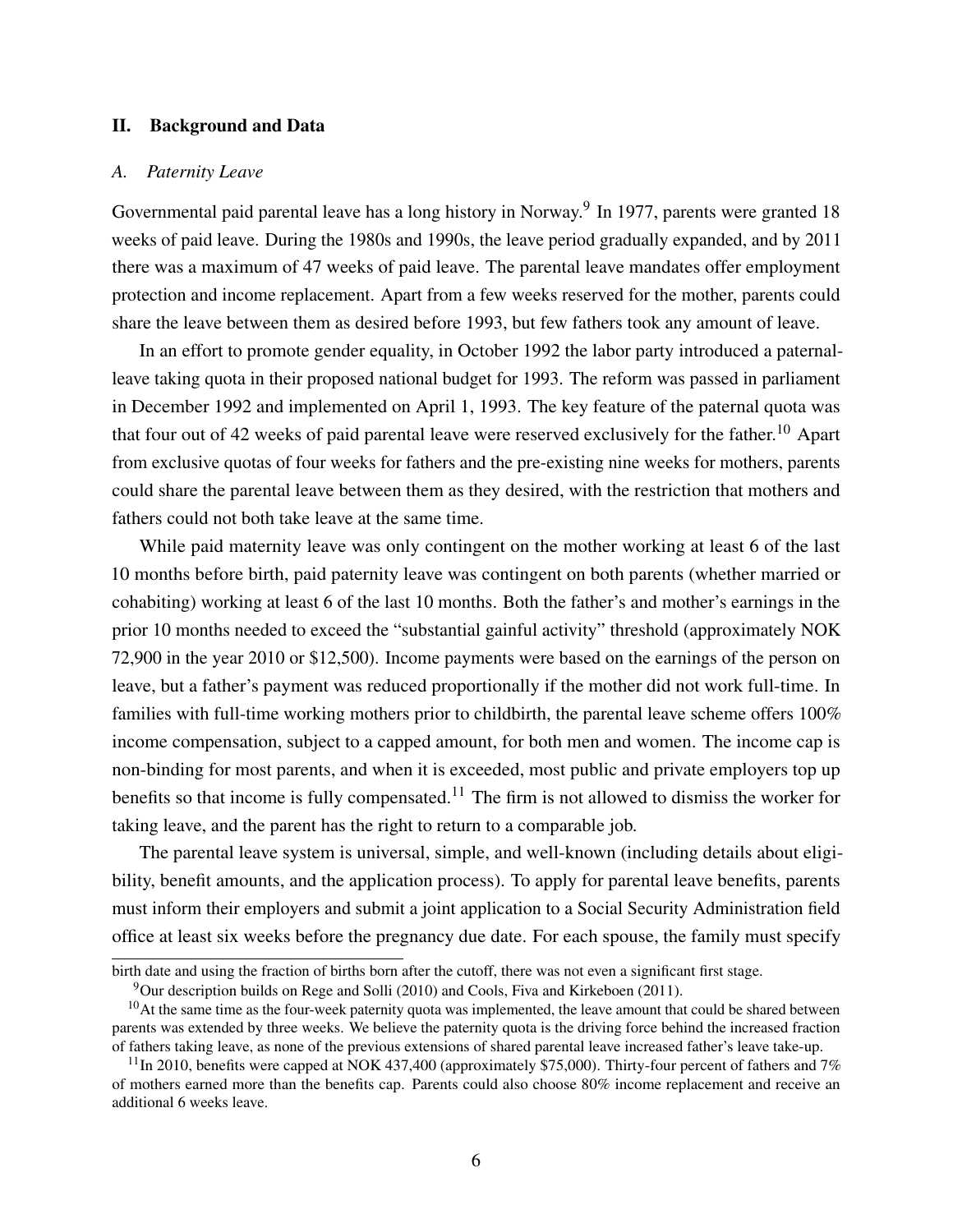<span id="page-7-0"></span>

Figure 1. Paternity leave take up by quarter of year for all eligible fathers, 1992-2006.

days of leave and when the leave period will start and end.

Because almost all eligible women take leave and the family must specify maternity and paternity leave on the same form, the introduction of the paternal-leave taking quota had few practical implications for the application process. The key change was that more families filled in non-zero days of paternity leave on the application form.

The introduction of the paternity quota led to a large increase in take-up rates of parental leave by fathers, as shown in Figure [1.](#page-7-0) While only 3% of fathers took leave prior to the reform, the take-up rate jumped to approximately 35% in 1993 after the reform was implemented. The take-up rate continued to rise over the next decade, climbing to 70% of eligible fathers by 2006.

### *B. Data and Sample Restrictions*

Our analysis employs several data sources that we can link through unique identifiers for each individual. The data on parental leave comes from social security registers that contain complete records for all individuals from 1992 to 2006. We link this data with administrative registers provided by Statistics Norway, a rich longitudinal database that covers every resident from 1967 to 2006. For each year, it contains individual demographic information and unique identifiers that allow us to match spouses and parents to their children. We further merge these data sets with linked employer-employee data that contains complete records of all firms and workers for the period 1992 to 2006.

For both coworker and brother networks, we restrict the sample to fathers predicted to be eligible in order to gain precision. Since we do not observe months of work, we predict eligibility based on earnings in the year prior to childbirth; we count a father as eligible if both the father's and mother's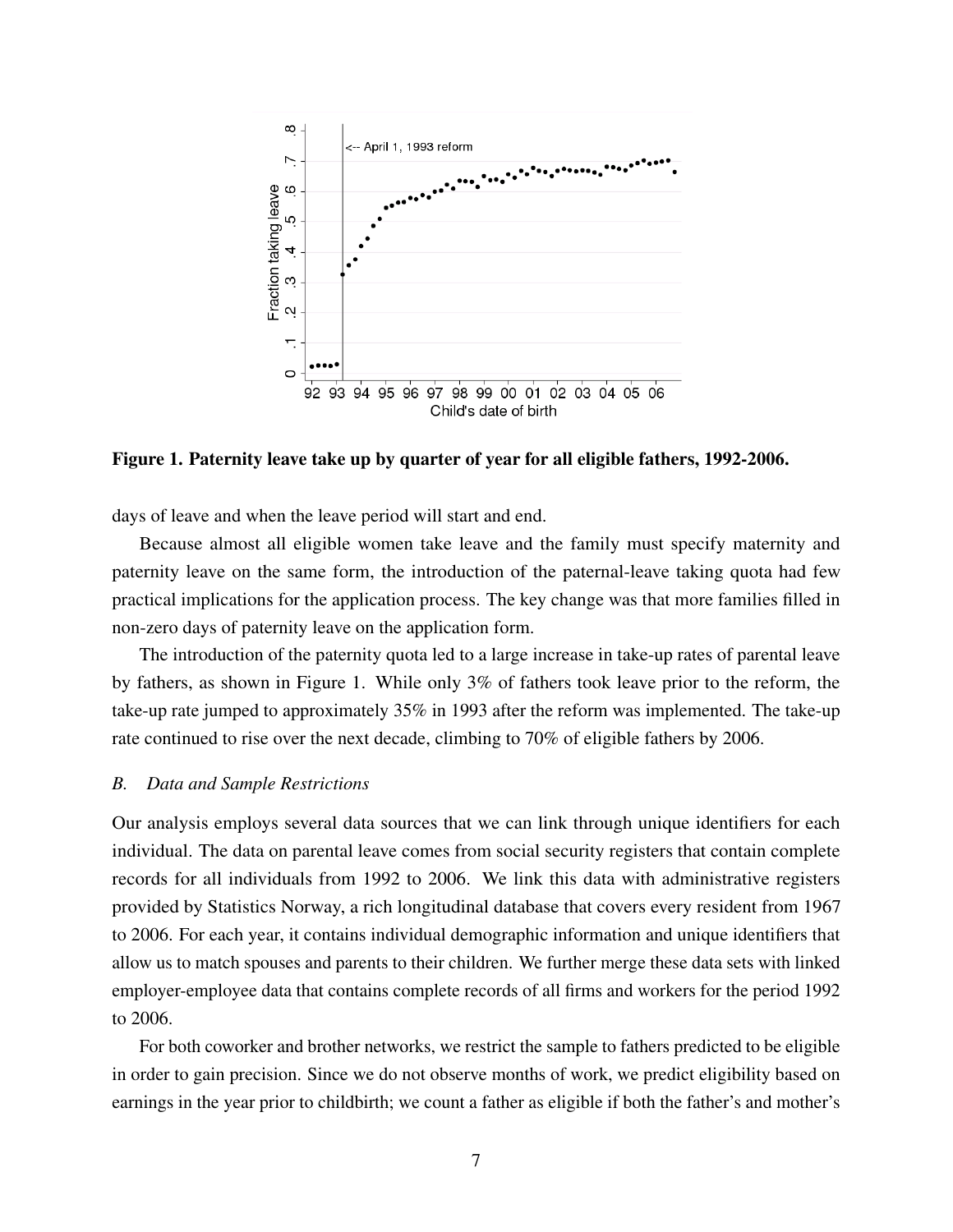annual earnings exceed the substantial gainful activity level described in the previous subsection.<sup>[12](#page-8-0)</sup>

We further refine the sample to allow us to cleanly identify a single peer father and use a straightforward RD design, as discussed in Section I.B. For the family network, we include fathers with a child born of any parity within one year of the reform, who have brothers whose first child is born after the peer father's child and after the reform. For the workplace network, we restrict the sample to firms which have only one birth of any parity to male employees in the one-year interval straddling the reform (six months on each side) and coworkers whose first child is born after the peer father's child and the reform. The tighter sample window for firms reflects that fact that we have a larger sample of coworkers in our data.

One implication of our approach is that the estimation sample will be comprised of small- and medium-sized Norwegian firms (measured at the plant level). The median firm size for workers in our restricted sample is 27 employees, while the median firm size for all workers in Norway is 58 employees. These small and medium firms are ideally suited for a study of peer effects, because it is likely that employees in these types of firms interact with each other directly.

In Online Appendix Table A1, we document the characteristics of fathers in each of our networks. Our coworker sample contains approximately 20% of the entire population of eligible fathers, while our brother sample contains 13%. There is little overlap in the two networks; 4% of coworkers are brothers and 9% of brothers are coworkers in our two samples.

### III. Threats to Identification

The validity of our RD design requires that individuals cannot manipulate the assignment variable, which is the birthdate of the peer father's child. There is little opportunity to strategically time conception, as the implementation date for the reform was announced less than nine months in advance. However, it is still possible that mothers with due dates close to the cutoff date could postpone induced births and planned cesarean sections.<sup>[13](#page-8-1)</sup> As shown in Online Appendix Table A2, there is some evidence that a small number of births are delayed (10 fewer births the week before the reform for all of Norway, relative to an average of 840 births per week). To avoid the possibility that some births in our sample are strategically delayed, our baseline RD results exclude the week immediately before and the week immediately following the reform date of April 1, 1993. As we will show, using a wider donut of 2 weeks on each side of the reform, or no donut at all, does not materially affect our findings.

Another threat to our identification strategy is that the announcement of the reform could cause a change in eligibility among peer fathers around the cutoff date. Given the timing of the reform,

<span id="page-8-0"></span><sup>&</sup>lt;sup>12</sup> Average take-up for predicted eligible fathers is 60% over the entire post-reform period, while it is only 4% for predicted non-eligible fathers.

<span id="page-8-1"></span><sup>13</sup>See e.g. Dickert, Conlin, and Chandra (1999).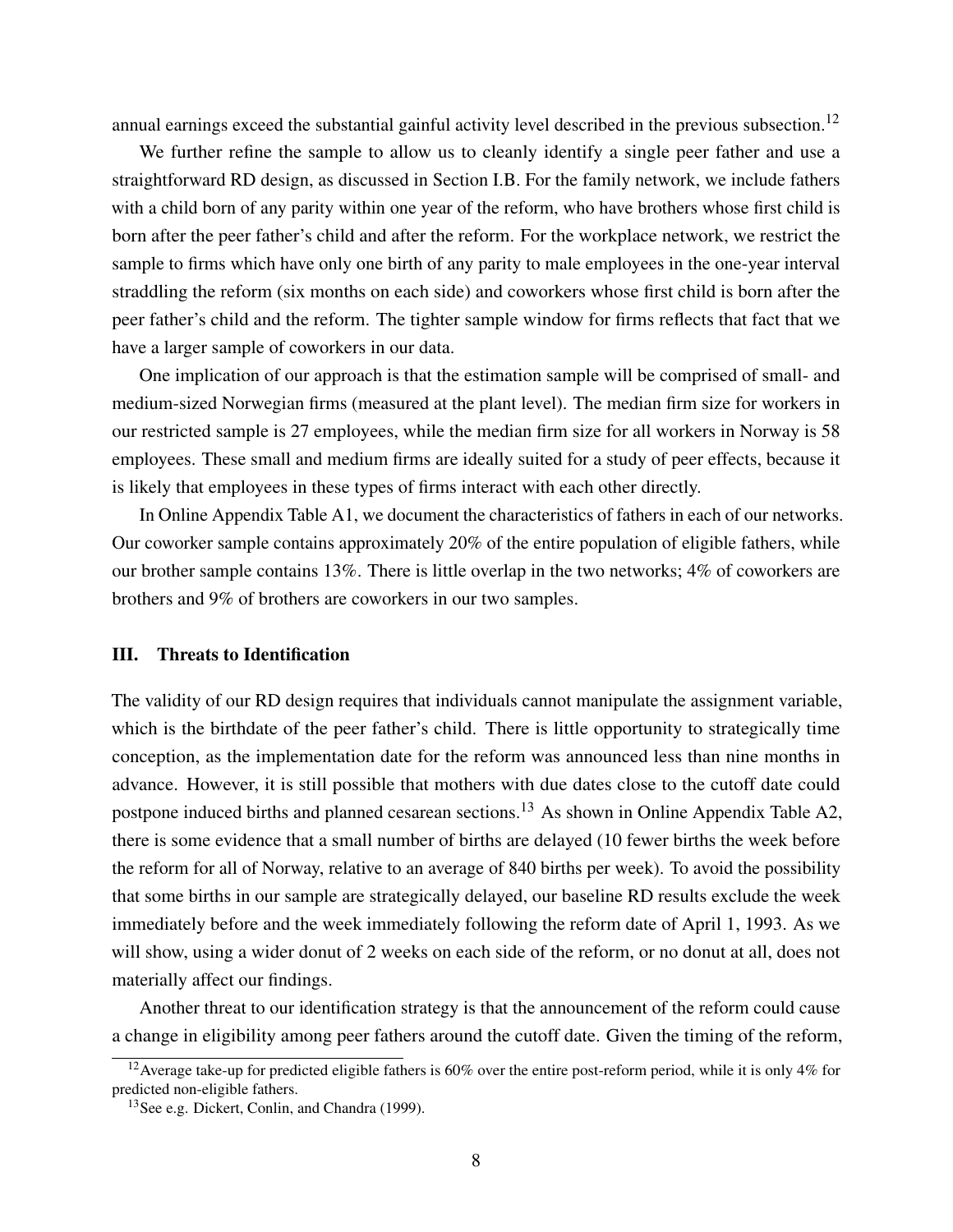there is little opportunity for eligibility manipulation. An RD regression in Online Appendix Table A3 confirms there is no significant jump in predicted eligibility of peer fathers around the cut-off date.

If families time date of birth or change eligibility status in response to the reform, then we would expect to see changes in the distribution of pre-determined characteristics of the parents around the reform date of April 1, 1993. In Online Appendix Table A3, we test whether parental characteristics change at the time of the 1993 reform. It is reassuring to find that all the RD estimates with these characteristics as dependent variables are close to zero and insignificant.

Our analysis estimates peer effects in the take up of paternity leave, conditional on coworkers or brothers having children after the reform. It is possible that having a peer father exposed to the reform could also affect the fertility behavior of coworkers and brothers. However, as illustrated in Online Appendix Figure A1, there is no measurable effect on the fertility of coworkers or brothers of peer fathers.<sup>[14](#page-9-0)</sup>

# IV. Peer Effect Results

### *A. Graphical Results*

A virtue of the RD design is that it provides a transparent way of showing how the peer effects are identified. To this end, we begin with a graphical depiction before turning to a more detailed regression-based analysis.

<span id="page-9-1"></span>

### Figure 2. Fraction of peer fathers taking leave.

*Notes: Each observation is the average number of peer fathers taking paternity leave in one-week bins (left panel) or two-week bins (right panel), based on the birthdate of their child. Dashed vertical lines denote the reform cutoff of April 1, 1993 (normalized to 0).*

<span id="page-9-0"></span><sup>&</sup>lt;sup>14</sup>A formal statistical test, mirroring the RD regression specification of Table [1,](#page-12-0) yields an ITT estimate for fertility of  $-.004$  (s.e.=0.10) for coworkers and  $-.001$  (s.e.=.014) for brothers.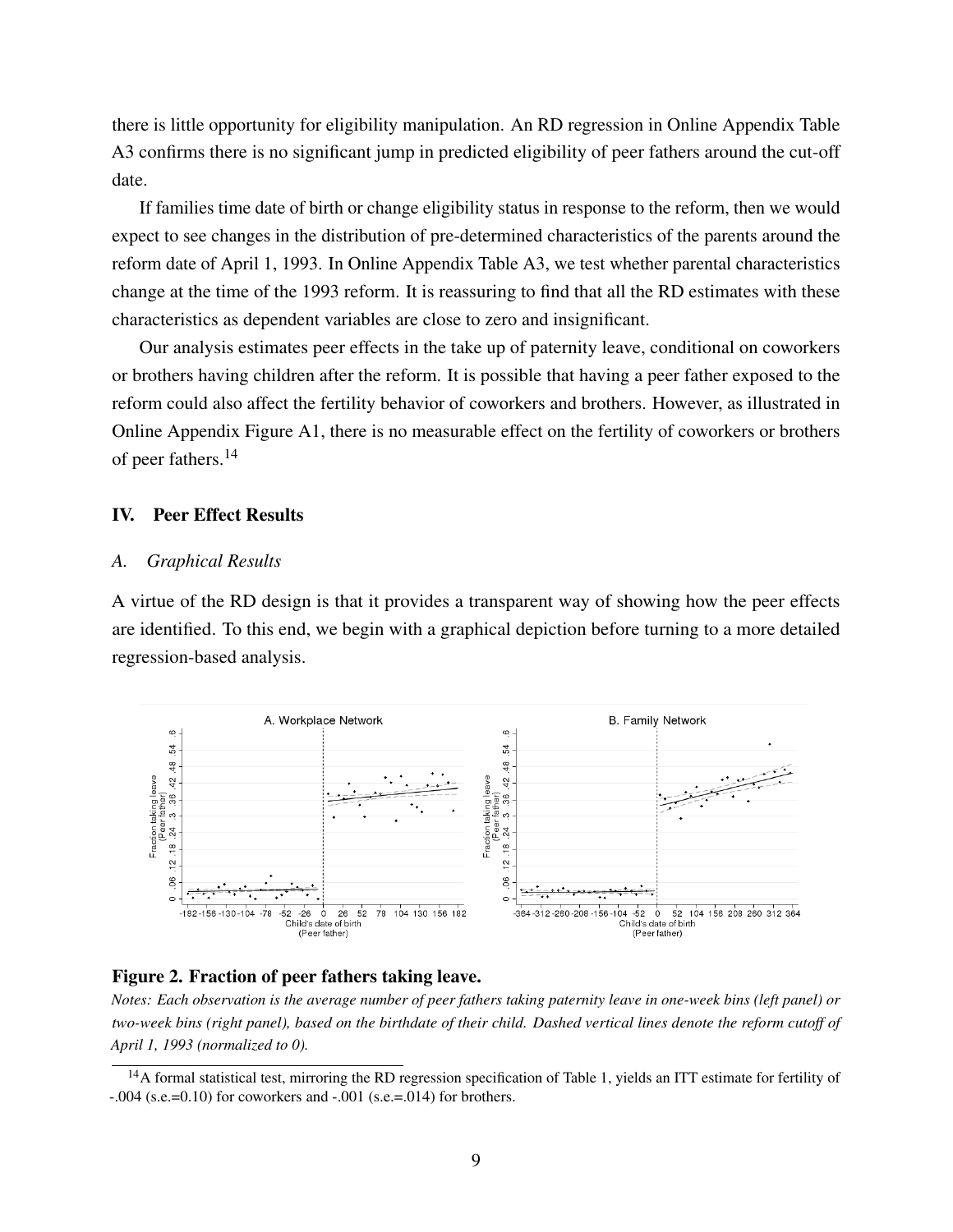Figure [2](#page-9-1) displays the fraction of peer fathers (i.e., reform-window fathers) taking any amount of paid leave in a window surrounding the reform, for both the workplace and family networks. In both graphs, the running variable, child's date of birth, has been normalized so that April 1, 1993 is time zero. For the workplace network, each observation is the average number of peer fathers taking paternity leave in one-week bins, based on the birthdate of their child. For the family network, we use unrestricted means for two-week bins since we have fewer observations.<sup>[15](#page-10-0)</sup> For both networks. there is a sharp jump in the take-up rate of peer fathers at the cutoff, with program participation rising from roughly 3% to 35%. These graphs provide strong evidence that the reform had large direct effects on the leave behavior of peer fathers.

<span id="page-10-1"></span>

#### Figure 3. Coworker's and brother's leave take up.

*Notes: Each observation is the average number of coworkers taking paternity leave in one-week bins (left panel) or brothers taking paternity leave in two-week bins (right panel), based on the birthdate of the peer father's child. Dashed vertical lines denote the reform cutoff of April 1, 1993 (normalized to 0). Each graph sets the scale of the y-axis to*  $\pm$ .3 *standard deviations of the respective variable.*

Figure [3](#page-10-1) illustrates the reduced form model. In each graph, we plot unrestricted averages in oneor two-week bins and include estimated regression lines using separate linear trends on each side of the cutoff date. Whereas the regression lines better illustrate the trends in the data and the size of the jumps at the cutoff dates, the unrestricted means indicate the underlying noise in the data.

The left panel of Figure [3](#page-10-1) plots coworker's leave take up as a function of the birthdate of their peer father's child around the reform window in one-week bins. The jump at the cutoff is the ITT estimate. As a reminder, these coworkers are all eligible for the extra 4 weeks of exclusive paternity leave since they have their first child after the reform has been implemented. The difference is that some coworkers had peer fathers who were not eligible for 4 extra weeks (those observations to the left of 0 in the graphs) while other coworkers had peer fathers who were eligible (those observations

<span id="page-10-0"></span><sup>&</sup>lt;sup>15</sup>There are 242 brothers (with 233 peer fathers) and 550 coworkers (with 153 peer fathers) on average in a one-week interval.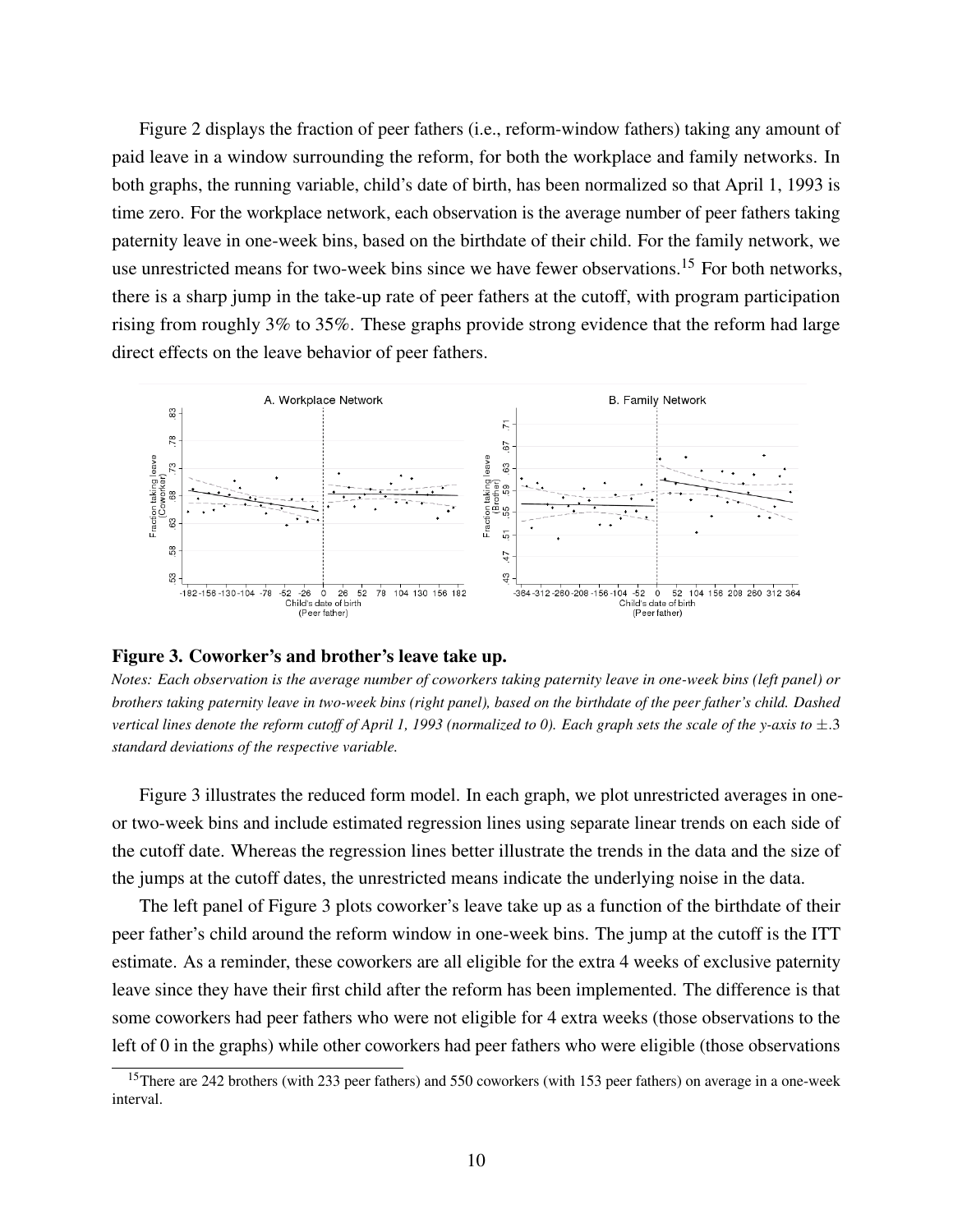to the right of 0). The right panel of Figure [3](#page-10-1) presents a similar graph for the family network, with data aggregated into two-week bins since there are fewer observations. The panels reveal a sharp jump in leave take up of a coworker or a brother if their peer father had his child immediately after, versus immediately before, the reform date of April 1, 1993.[16](#page-11-0)

In our appendix, we provide further visual evidence for a sizable reduced form peer effect in both the workplace and family networks. Online Appendix Figure A2 presents graphs similar to Figure [3,](#page-10-1) but aggregating the raw data into bigger bins. In Online Appendix Figure A3, we present local linear regression graphs for coworker's and brother's leave take up. Both figures reveal similarly-sized jumps at the cutoff.

### *B. Regression Results*

Having shown the raw patterns of leave taking behavior around the reform cutoff, we now turn to regression-based estimates. Table [1](#page-12-0) presents the baseline RD estimates for the peer effects of fathers on their male coworkers and brothers. The specifications use daily data, exclude observations in a one-week window on either side of the discontinuity, include separate linear trends in birth day on each side of the discontinuity, and employ triangular weights. To gain precision, we include pre-determined control variables for father's and mother's years of education, father's and mother's age and age squared at birth, parent's county of residence and marital status prior to the birth, and an indicator for the gender of the child.

Column 1 of Table [1](#page-12-0) estimates the first stages and corresponds to Figure [2.](#page-9-1) For both the workplace and family network, the estimate is a little over 30 percentage points. This is a sizable direct effect on paternity leave, with an increase in take-up from roughly 3% to 35%.

The second column of Table [1](#page-12-0) reports the reduced form (ITT) estimates corresponding to Figure [3.](#page-10-1) Panel A shows that coworkers are 3.5 percentage points more likely to take paternity leave if their colleague was eligible versus ineligible for paternity leave around the reform cutoff. To convert this into an estimated peer effect, we divide the reduced form coefficient in column 2 by the first stage coefficient in column 1. This yields a second stage estimate of 11.0 percentage points. This estimated peer effect is large relative to the average take-up rate of 67% for coworkers of untreated fathers. In Panel B, we find strong evidence for peer effects among brothers as well. Brothers of reform-window fathers who were eligible for leave are 4.7 percentage points more likely to take paid leave after the birth of their first child. This implies a peer effect estimate of 15.3 percentage points. This represents a substantial increase in take up given the average take-up rate is 57% for

<span id="page-11-0"></span><sup>&</sup>lt;sup>16</sup>There is a negative slope as a function of the running variable, both before and after the cutoff. This negative slope reflects the sample restriction that coworkers and brothers have their children after their peer father and after the reform cutoff, which affects when coworkers and brothers have children during our sample period. It does not create a problem for consistency, since the effect is continuous through the cutoff.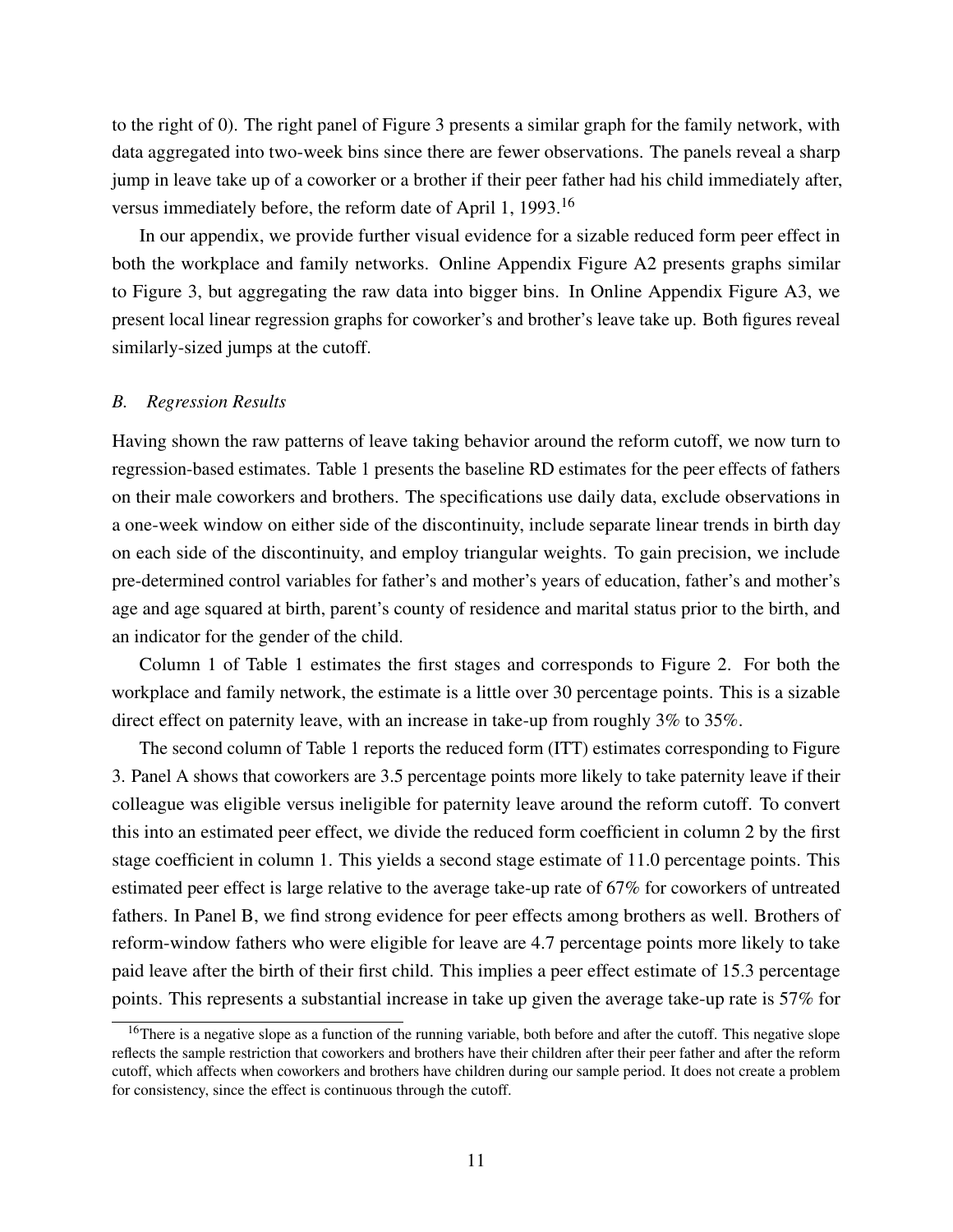|                          |                      | Reduced form        | Second stage        |        |
|--------------------------|----------------------|---------------------|---------------------|--------|
|                          | First stage          | (TTT)               | (2SLS)              | N      |
|                          | (1)                  | (2)                 | (3)                 | (4)    |
| A. Workplace network     |                      |                     |                     |        |
| Take up of leave         | $.317***$            | $.035***$           | $.110***$           | 26,851 |
|                          | (.026)               | (.013)              | (.043)              |        |
|                          | $\left[ .03 \right]$ | $\left[ .67\right]$ | $\left[ .67\right]$ |        |
| <b>B.</b> Family network |                      |                     |                     |        |
| Take up of leave         | $.304***$            | $.047**$            | $.153**$            | 12,495 |
|                          | (.014)               | (.020)              | (.065)              |        |
|                          | 0.0261               | [.57]               | .571                |        |

<span id="page-12-0"></span>Table 1. Regression discontinuity estimates for peer effects of fathers on their coworkers and brothers.

*Notes: Specifications use daily data, exclude observations in a one-week window on either side of the discontinuity, include separate linear trends in birth day on each side of the discontinuity, and employ triangular weights. Control variables include father's and mother's years of education, father's and mother's age and age squared at birth, parent's county of residence and marital status prior to the birth, and an indicator for the gender of the child. Standard errors clustered by firm in panel A and by family in panel B. Comparison mean in brackets. \*p<0.10, \*\*p<0.05, \*\*\*p<0.01.*

# brothers of untreated fathers.<sup>[17](#page-12-1)</sup>

The peer effect estimates presented in this section represent a weighted average of the peer effects for coworkers or brothers having children at different points in time. Coworkers and brothers having children later in the sample period could experience smaller effects if the the direct effect of the peer father decays over time. But the effect could also grow over time if the original peer father's influence gets amplified with each subsequent birth in a firm. We explore these issues in more detail in Section VI.

# *C. Robustness Checks*

In this section we probe the stability of our baseline estimates to alternative specifications. We conclude that our estimated peer effects are remarkably robust to the usual specification checks performed in RD studies.

In Online Appendix Table A4, we first exclude all control variables from the regressions, and find virtually no change in the estimates for either the workplace or family networks. This is to be expected, since the values of pre-determined covariates should not affect the estimated jump at the cutoff date in a valid RD design. Results are also essentially unchanged if we do not use triangular weights. We next explore what happens when we use separate quadratic or cubic trends

<span id="page-12-1"></span> $17$ The average take-up rate is higher for coworkers compared to brothers since take up increases over time and brothers have their children earlier in our sample period.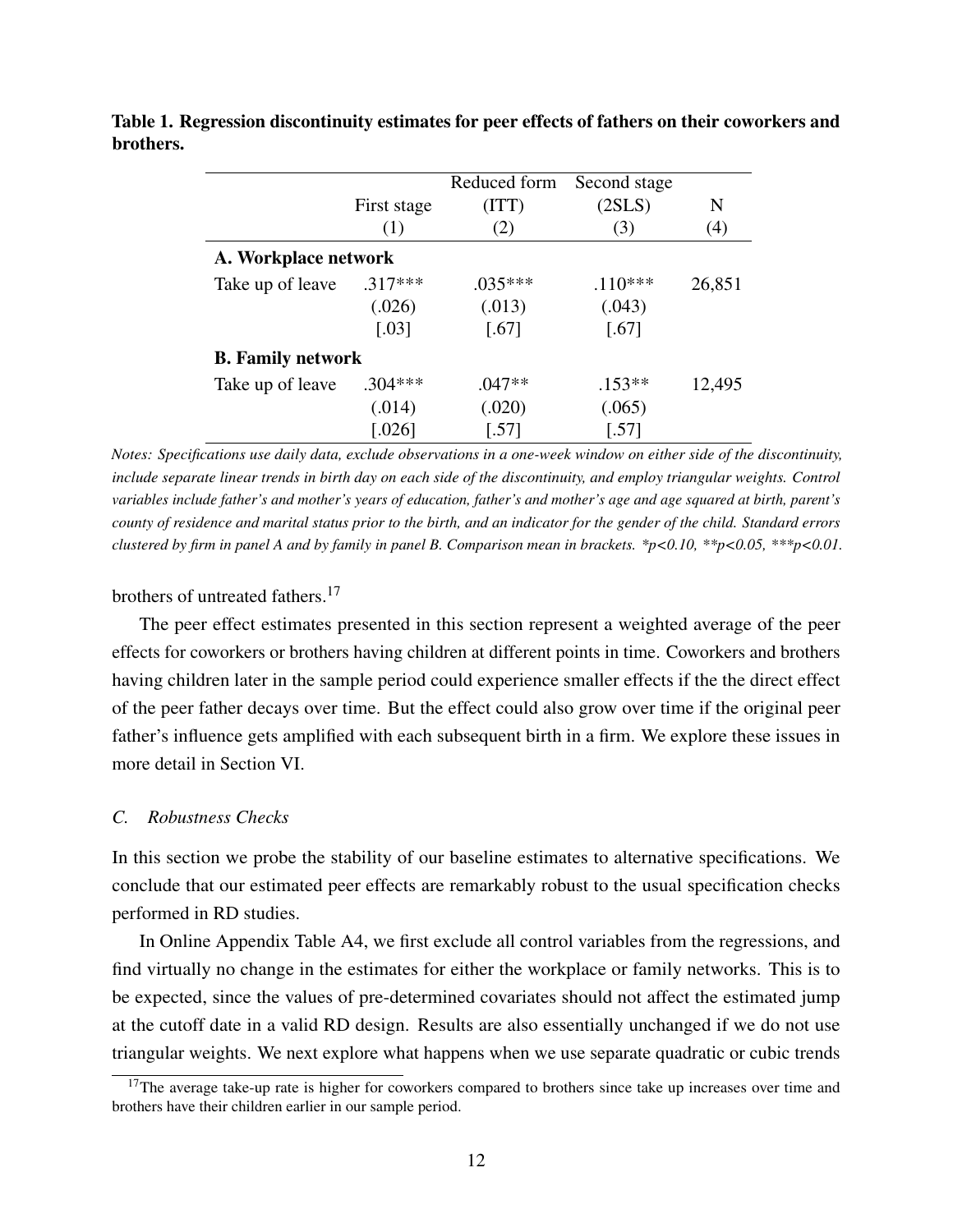on each side of the discontinuity, rather than separate linear trends. The estimated reduced form and second stage coefficients are slightly larger, although the cubic trend estimate is no longer significant for the workplace results. The next set of robustness checks estimate RD regressions without a one-week donut around the reform date and with a two-week donut, respectively. The results remain significant, and if anything, get somewhat larger the bigger the donut. We also try a specification which includes all of the predicted non-eligible fathers, which yields similar results compared to our baseline estimates. Finally, note that we have been clustering our standard errors at the firm level or the family level. An alternative is to cluster at the level of the running variable, which is the day of birth. This alternative clustering does little to the standard errors.

We perform a variety of additional robustness checks. Online Appendix Table A5 varies the window size of our baseline specification. For the workplace network, in panel A we find that windows of 3 months, 4.5 months, and 6 months (our baseline) yield similar results which all remain statistically significant. The estimates using a smaller window are somewhat larger, but also have larger standard errors. A similar set of findings holds in panel B for the family network. Since we have fewer brothers compared to coworkers, we use wider windows of 6 months, 9 months, and 12 months (our baseline) in panel B. As with the workplace network, estimates for the brother sample using a smaller window are somewhat larger, with larger standard errors, but remain statistically significant.

An alternative approach to using polynomials on each side of the reform cutoff is to use local linear regression. This estimation method may be more robust to trends away from the cutoff point. In Online Appendix Table A6, we estimate local linear regressions for the workplace and family networks with bandwidths of varying size, including the optimal bandwidth indicated by Imbens and Kalyanaraman (2012). Regardless of bandwidth choice, the estimates are robust and statistically significant for both the workplace and family networks.

As a final check, we run a series of placebo tests. To do this, we first assign a window around a false reform date, and then use the RD approach described in Section I.B to estimate a reduced form peer effect. We run 730 placebo tests for each network (2 years of estimates), where each estimate increases the false reform date by one day. To avoid having these placebo estimates be influenced by any jump at the true cutoff, the placebo windows start after the true reform date of April 1, 1993. Online Appendix Figure A4 graphs the distribution of placebo estimates for both the workplace and family network. As the graphs make clear, the true peer effect (from Table [1\)](#page-12-0) is more extreme than all of the placebo estimates for brothers and almost all of the placebo estimates for coworkers. These findings indicate the odds of finding peer effects as large as we do merely due to chance are small.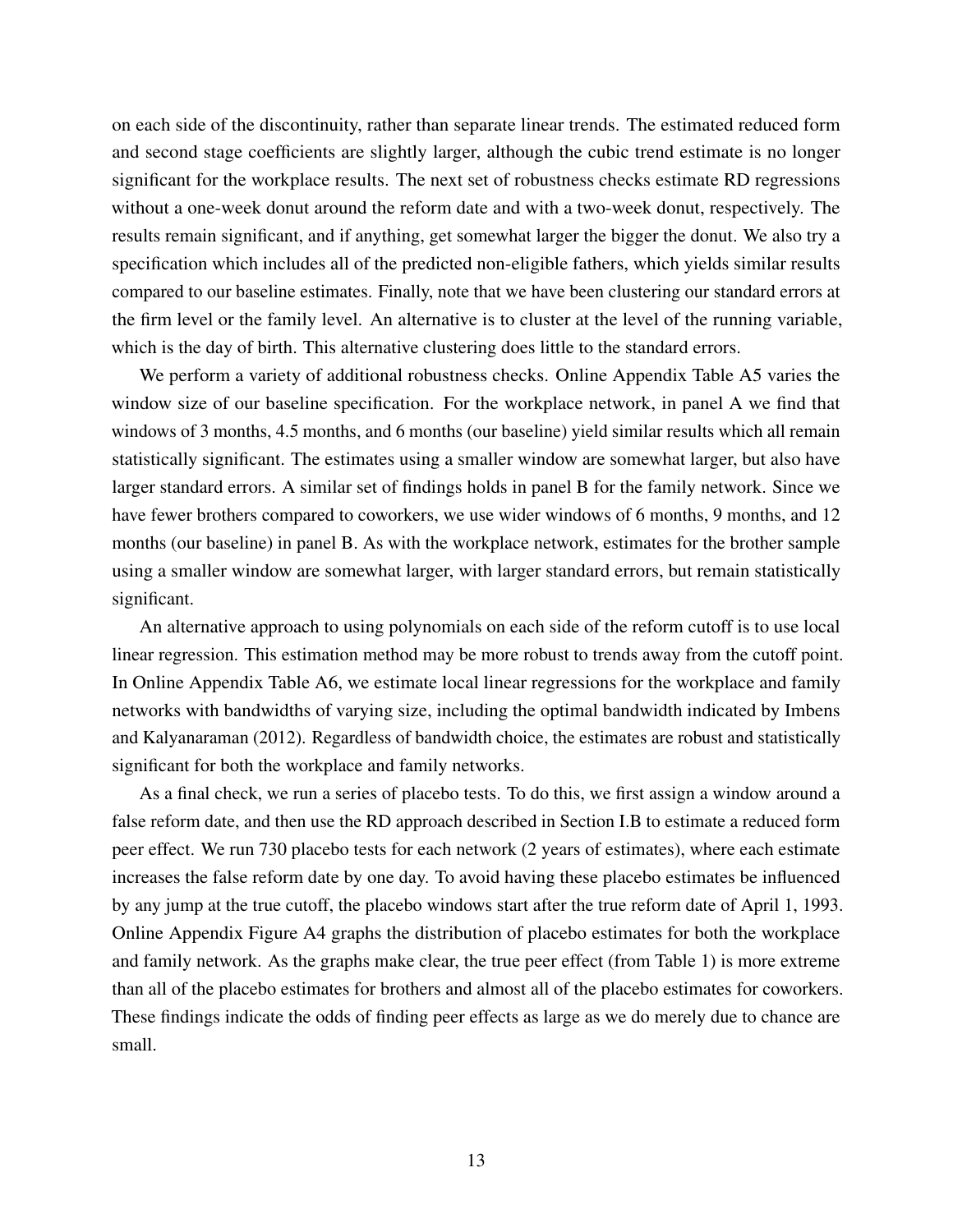#### *D. Peer Effects in Other Networks*

Is there any evidence for peer effects in networks where ties are weaker? To answer this question, in Table [2](#page-14-0) we estimate whether a peer father influences his brother-in-law. This tie is arguably weaker than between brothers both in duration and intensity. We find no evidence of any peer effect in this weaker family network; the estimated peer effect is close to zero and statistically different from the effect found for brothers in Table [1](#page-12-0) (p-value  $= .09$ ).

|                     | First stage          | Reduced form | Second stage | N      |  |
|---------------------|----------------------|--------------|--------------|--------|--|
|                     | (1)                  | (2)          | (3)          | (4)    |  |
| A. Brothers-in-law  |                      |              |              |        |  |
| Take up of leave    | $.320***$            | $-.004$      | $-.013$      | 8,876  |  |
|                     | (.017)               | (.023)       | (.072)       |        |  |
|                     | [.043]               | [.54]        | [.54]        |        |  |
| <b>B.</b> Neighbors |                      |              |              |        |  |
| Take up of leave    | $274***$             | .002         | .008         | 38,550 |  |
|                     | (.012)               | (.012)       | (.043)       |        |  |
|                     | $\left[ .03 \right]$ | [.58]        | $[.58]$      |        |  |

<span id="page-14-0"></span>

| Table 2. Peer effects in networks with weaker ties. |  |  |  |  |  |
|-----------------------------------------------------|--|--|--|--|--|
|-----------------------------------------------------|--|--|--|--|--|

*Notes: Brother-in-law defined as the husband of a sister to the peer father. Neighbor defined by taking the two closest households on each side of the peer father. Specifications mirror those in Table [1.](#page-12-0) Standard errors clustered by family in panel A and by neighborhood in panel B. Comparison mean in brackets. \*p<0.10, \*\*p<0.05, \*\*\*p<0.01.*

The second panel in Table [2](#page-14-0) defines peer groups by geographical neighborhoods. Using street addresses, we define the two closest households (prior to the reform) on each side of a father as neighbors. Similar to before, we limit the sample to "neighborhoods" where there is one birth in a one year window surrounding the reform. We then look at first births to neighbors who had children after the reform and after the peer father.

Interestingly, neighbors defined in this way exert no peer influence on each other for paternity take up. The positive peer effects found for coworkers and brothers in Table [1](#page-12-0) are statistically different from the neighbor estimates (p-value of .06 when compared to coworkers and p-value of .04 when compared to brothers). This result holds even if we define neighborhoods more broadly; we find similar results using the four closest households or the entire street. Apparently, in this setting, neighbors are not important peers. When interpreting this evidence, however, it is important to draw a distinction between neighborhoods and neighbors; neighborhoods include an entire vector of attributes, of which neighbors are just one element. So our finding does not mean that neighborhoods play no role in people's decisions, but rather that neighbors defined strictly by close geography seem to have little influence on program participation.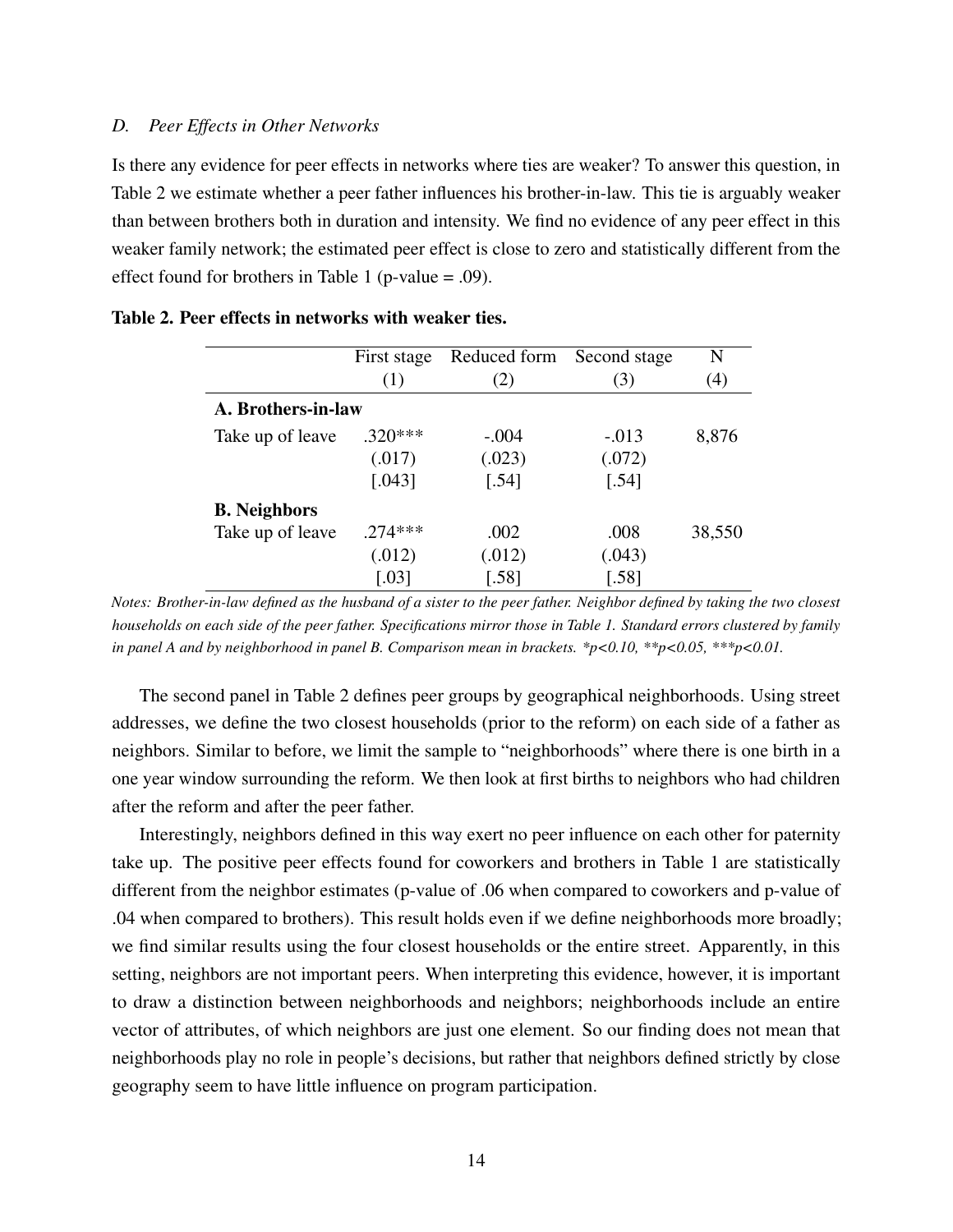# V. Mechanisms

# *A. Other Consequences of the Paternity Leave Reform*

In Online Appendix Table A7, we estimate the impact of the paternity leave reform on several outcomes of the peer fathers as well as their spouses and children. These estimates are useful in understanding not only whether there are other direct effects of the reform on the peer father and his family besides increased take up, but also as background for understanding the type of information likely to be transmitted among peers about the costs and benefits of taking paternity leave.<sup>[18](#page-15-0)</sup>

As documented in Online Appendix Table A7, we find no evidence of a statistically significant discontinuity in the future employment and earnings of fathers or mothers, or in the relative employment and earnings of mothers versus fathers. There is also no evidence of a direct effect on completed fertility, long-term marital status, or the grade point average of the child in middle school. The only estimate which approaches statistical significance is father's total earnings, but the estimated effect is small, amounting to less than a 2% reduction in earnings. The lack of other direct effects suggests that while the paternity leave quota may have encouraged fathers to stay home with their infants in the short run, it did not have other long-lasting effects. In particular, the reform did not achieve the goal of improving gender equality more broadly in the workplace.

#### *B. Peer Effect Channels*

There are several channels through which a peer father could affect the leave taking behavior of his coworker or brother. The first is sharing of information about how to enroll in the program. As discussed in Section II.A, the parental leave system is universal, simple, and well-known. Because almost all eligible women take leave and the family must specify maternity and paternity leave on the same form, the introduction of the paternal-leave taking quota had few, if any, practical implications for the application process. For these reasons, we do not think a key mechanism for the estimated peer effects is information about either the existence of the program or how to sign up. This is supported by previous research suggesting that fathers' leave taking behavior were not constrained by lack of information about eligibility, benefit amounts, and the application process (Brandth and Kvande, 1992; NOU, 1995).

The second possible channel is leisure complementarities or direct consumption externalities. Since the births are temporally distant, coworkers and brothers do not take leave at the same time as the original peer father. As a consequence, there is limited scope for complementarities or

<span id="page-15-0"></span><sup>&</sup>lt;sup>18</sup>There is a substantial literature evaluating the impact of maternity and paternity leave reforms on parental and child outcomes. Our estimates are broadly consistent with Rege and Solli (2010) and Cools, Fiva and Kirkeboen (2011). Using difference-in-differences approaches (and a different sample), these two studies evaluate the direct effects of the Norwegian paternity leave reform.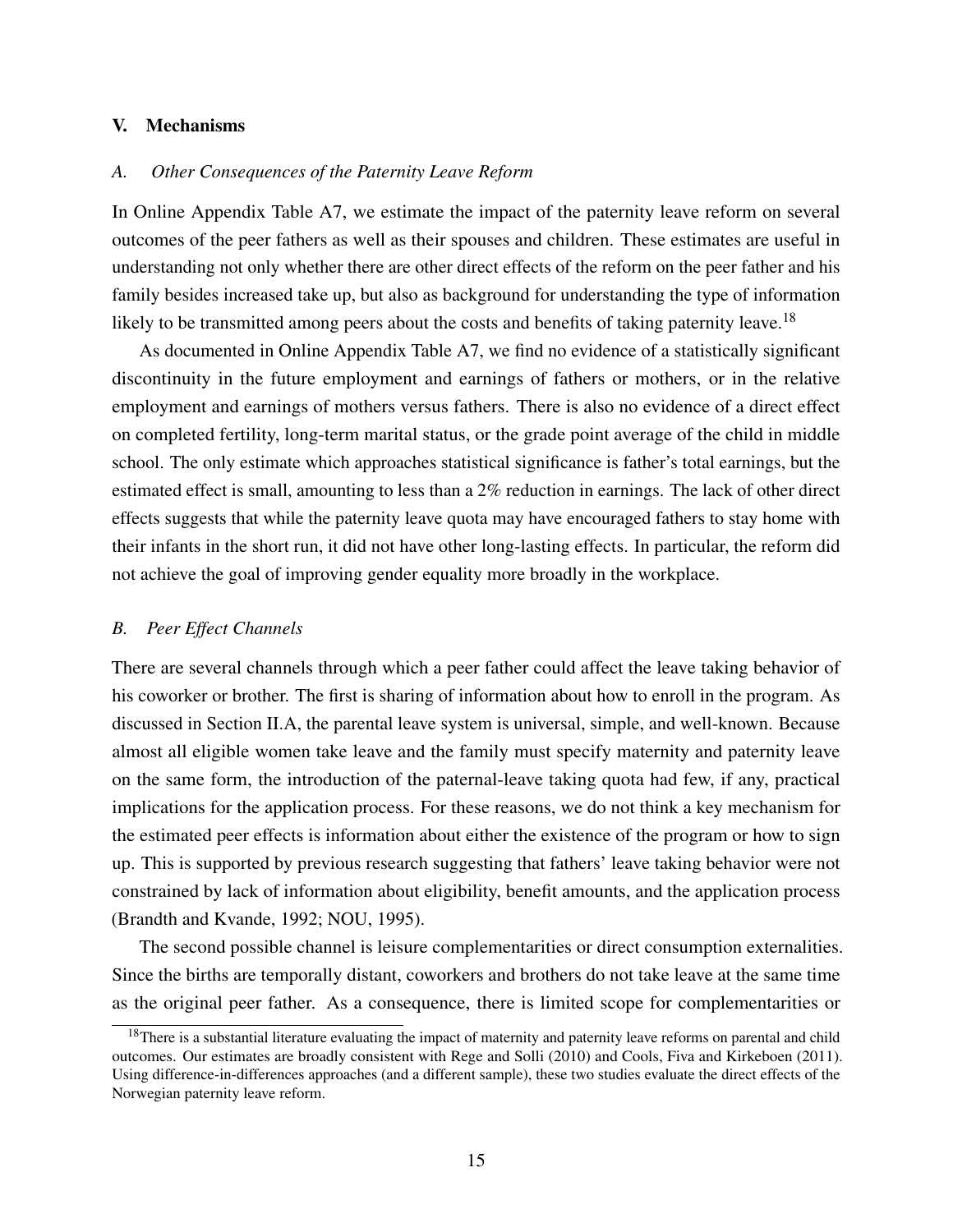externalities arising from the reform-induced take up of paternity leave. Another piece of evidence against this channel is that the peer effect is present even if brothers live in different municipalities.<sup>[19](#page-16-0)</sup>

The third channel is information about the costs and benefits of participation. In our setting of paternity leave, information about the consequences of taking paternity leave is initially scarce, since prior to the 1993 reform very few fathers were taking leave. At the same time, survey data collected prior to the paternity leave reform suggested many fathers were reluctant to take leave because they were worried how employers and coworkers would react (see footnote [5\)](#page-2-0). The reform generates random variation in the take up of peer fathers and therefore changed the information set of a subgroup of brothers and coworkers. This exogenous increase in information reduces uncertainty, which should increase take-up among risk averse individuals with unbiased expectations.<sup>[20](#page-16-1)</sup>

Without data on subjective expectations and individual information sets, it is difficult to assess what type of information transmission is driving the estimated peer effects. However, we expect (i) a worker's boss to transmit more valuable information and (ii) workers in more uncertain work environments to react more strongly to increased information from a peer.

We first examine whether the informational value about the firm specific consequences of taking leave is likely to be higher if the peer father is a senior manager in the firm. Since we do not have information about the management hierarchy within the firm, we assume managers are the employees with the first or second highest wage in the firm. Panel A of Table [3](#page-17-0) reveals the estimated peer effect is over two and a half times larger if the peer father is predicted to be a manager in the firm as opposed to a regular coworker.

We next compare leave take up by type of firm. For workers with high job security, the benefit of learning about a peer father's leave-taking experience should be less valuable, as they do not need to worry as much about an employer reacting badly to paternity leave. In Table [3,](#page-17-0) we examine whether this is true. Consistent with the job security hypothesis, in panel A the estimated peer effects are twice as large in low unionization workplaces. We find a similar pattern of estimates for private sector jobs versus relatively secure public sector jobs. We also break up firms based on the average tenure of workers within a firm. In approximately 25% of firms where average tenure is 10 years or more, the estimated peer effect is close to zero. In contrast, for less established firms with higher worker turnover, the peer effect is large and statistically significant. Taken together, these firm-type results suggest the benefit of workplace-specific information is more valuable in settings where there is more job uncertainty. $2<sup>1</sup>$ 

<span id="page-16-0"></span><sup>&</sup>lt;sup>19</sup>The estimated peer effect is .134 (s.e.=.89) for brothers who live in the same municipality, and .170 (s.e.=.094) for brothers who live in different municipalities.

<span id="page-16-1"></span> $20$ An alternative is that fathers tend to overestimate the costs of taking paternity leave. Other explanations in social psychology include imitation and herding behavior.

<span id="page-16-2"></span> $^{21}$ In Online Appendix Table A8, we explore additional dimensions of heterogeneity. We find larger, but noisily estimated, peer effects in smaller firms and for coworkers who start at the firm in the same year.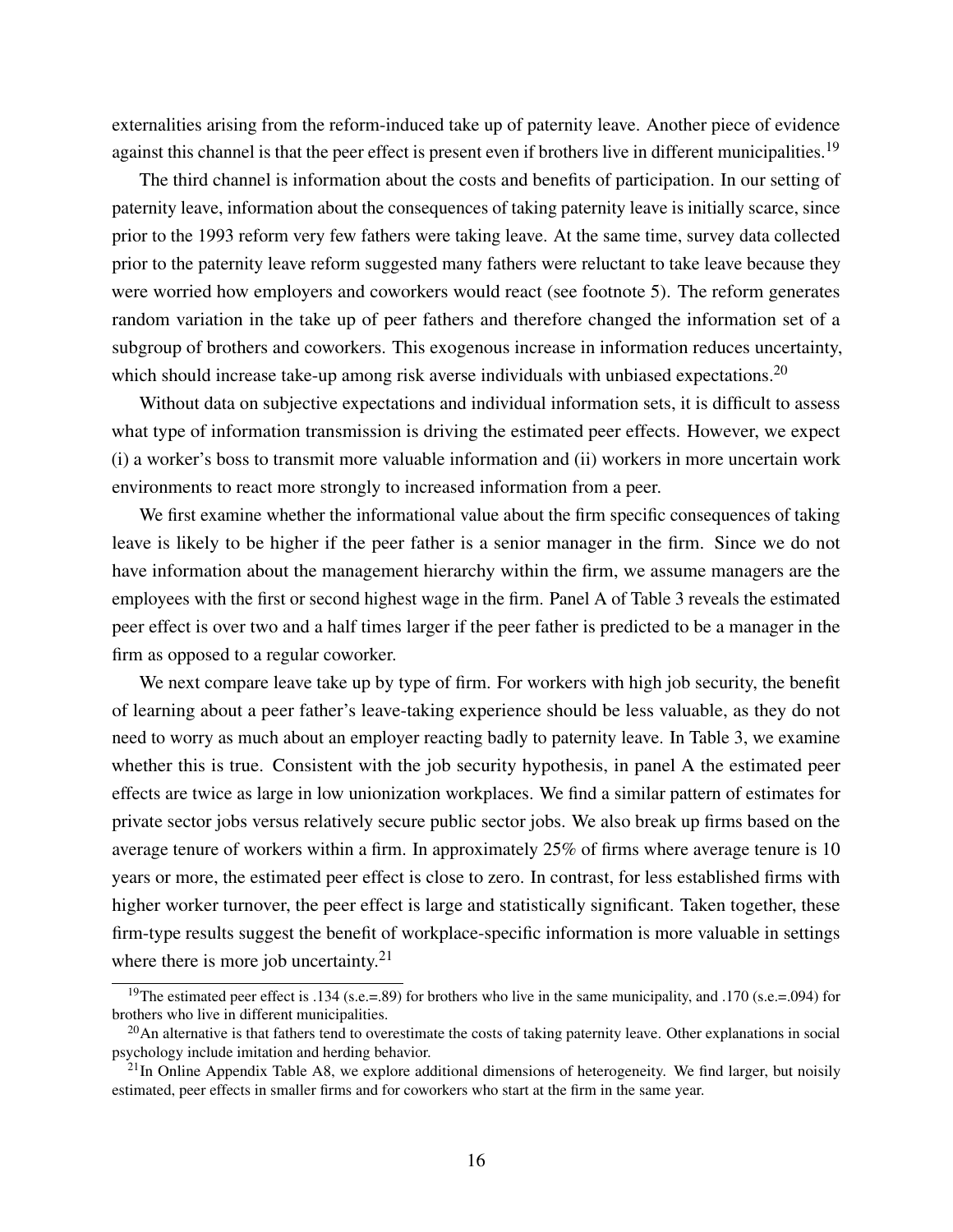|                                                    |             | Reduced   | Second    |             |  |
|----------------------------------------------------|-------------|-----------|-----------|-------------|--|
| <b>Characteristic of</b>                           | First stage | form      | stage     | $\mathbf N$ |  |
| Peer father                                        | (1)         | (2)       | (3)       | (4)         |  |
| <b>A. Separate Regressions</b>                     |             |           |           |             |  |
| 1. Predicted manager                               | $.311***$   | $.072**$  | $.233**$  | 4,272       |  |
|                                                    | (.049)      | (.031)    | (.103)    |             |  |
| Not predicted manager                              | $.316***$   | $.028*$   | $.088*$   | 22,579      |  |
|                                                    | (.029)      | (.015)    | (.047)    |             |  |
| 2. Low unionization $(\leq 33\%)$                  | $.358***$   | $.079***$ | $.219***$ | 6,834       |  |
|                                                    | (.034)      | (.026)    | (.074)    |             |  |
| High unionization $(>33\%)$                        | $.306***$   | $.036**$  | $.117**$  | 16,225      |  |
|                                                    | (.028)      | (.017)    | (.055)    |             |  |
| 3. Private firm                                    | $.301***$   | $.051***$ | $.170***$ | 17,977      |  |
|                                                    | (.027)      | (.016)    | (.055)    |             |  |
| Public firm                                        | $.377***$   | .032      | .084      | 5,076       |  |
|                                                    | (.041)      | (.029)    | (.077)    |             |  |
| 4. Low tenure firm $(\leq 10 \text{ yrs})$         | $.307***$   | $.045***$ | $.148**$  | 20,128      |  |
|                                                    | (.030)      | (.016)    | (.053)    |             |  |
| High tenure firm $(\geq 10 \text{ yrs})$           | $.328***$   | .009      | .029      | 6,723       |  |
|                                                    | (.051)      | (.025)    | (.075)    |             |  |
| <b>B. Combined Regression Contrasts [p-values]</b> |             |           |           |             |  |
| 1. Manager vs. not manager                         |             | $[.08]$   |           | 26,851      |  |
| 2. Low vs. high unionization                       |             | $[.36]$   |           |             |  |
| 3. Private vs. public                              |             | $[.22]$   |           |             |  |
| 4. Low vs. high tenure                             |             | $[.03]$   |           |             |  |

<span id="page-17-0"></span>Table 3. Mechanisms in the workplace network.

*Notes: Specifications mirror those in Table [1.](#page-12-0) Peer father predicted to be a manager if he is the first or second highest earner in the firm. Unionization defined at the industry level. Firm tenure type defined by the average tenure of workers in the firm. Sample size can vary across subgroups due to missing values. Standard errors clustered by firm in panel A and by family in panel B. \*p<0.10, \*\*p<0.05, \*\*\*p<0.01.*

Since the estimates for each row in panel A come from a separate subsample, they are often imprecise. To gain precision, we also estimate an alternative specification using a single combined regression. In this regression, the subsamples have a common first stage and common slopes for the linear trends in birth day (one common trend before and one common trend after the discontinuity). Because of perfect multicolinearity,  $2^2$  we cannot identify eight separate peer effects. But we can estimate whether the four key contrasts (manager vs. not manager, low vs. high union, private vs. public and low vs. high tenure) are statistically significant. Panel B reveals the manager vs. not manager and the low vs. high tenure firm contrasts are statistically significant while the other

<span id="page-17-1"></span><sup>&</sup>lt;sup>22</sup>Because manager + not manager = low union + high union = private + public = low tenure + high tenure = 1, the set of these eight groupings interacted with the reform cutoff dummy has only five degrees of freedom.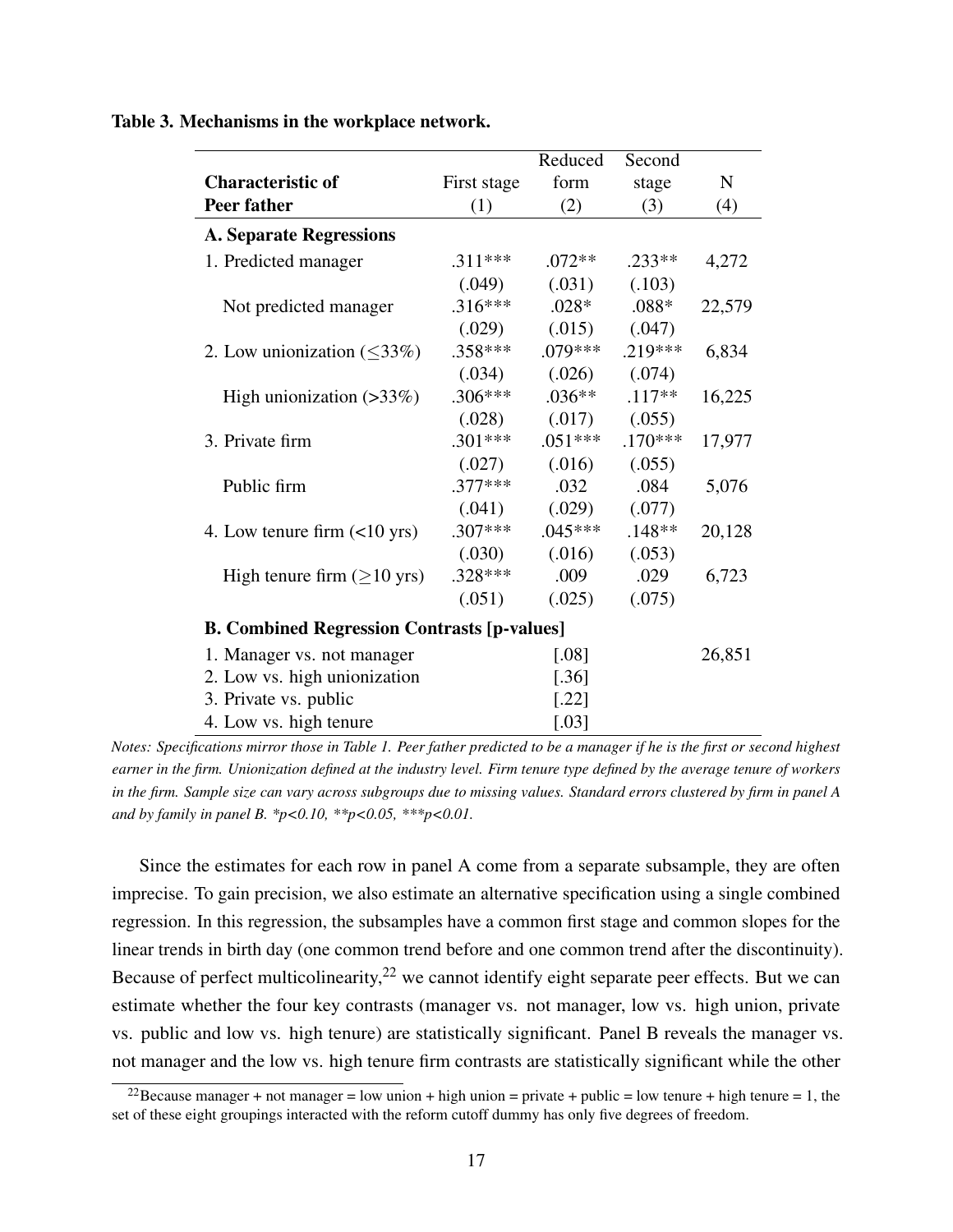two contrasts are not. A joint test on all four contrasts has an F-statistic of 3.11 with an associated p-value of  $.01<sup>23</sup>$  $.01<sup>23</sup>$  $.01<sup>23</sup>$ 

## VI. Snowball Effects

### *A. Model*

Peers can play an important role in the evolution of program participation, because peer effects cascade through a network as the first peer interacts with a second peer, the second peer interacts with a third peer, and so on. The following diagram illustrates how peer effects could travel through a network. The direct effects of the peer father on his coworkers are captured by the bottom arrows in the diagram. The indirect, or snowball effects, are captured by any path from the peer father that travels through the top arrows in the diagram.



This causal chain is initiated by the direct effect of the reform, inducing peer fathers (coworker 1) of children born after April 1, 1993 to take up paternity leave. The second link in the chain is the first subsequent coworker to have a child (coworker 2); his leave behavior is influenced directly by the (reform-induced increase in) leave taking of the peer father. The third link is coworker 3 who has a child after coworkers 1 and 2: the direct influence of the peer father is now amplified by a snowball effect due to the (peer-father-induced increase in) take up of coworker 2. The causal chain continues in this fashion, such that the direct influence of the peer father on a coworker is amplified by a snowball effect operating through the intervening coworkers.

We model the causal chain by the following system of equations:

$$
y_{1g} = \alpha + \lambda p_{1g} \tag{6}
$$

$$
y_{2g} = \alpha_1 + \beta_{11} y_{1g} \tag{7}
$$

$$
y_{3g} = \alpha_2 + \beta_{22} y_{2g} + \beta_{12} y_{1g} \tag{8}
$$

$$
y_{4g} = \alpha_3 + \beta_{33}y_{3g} + \beta_{23}y_{2g} + \beta_{13}y_{1g}
$$
(9)

where the price,  $p_{1g}$ , of program participation for the peer father (with subscript label 1) varies randomly across firms (denoted by *g*), and coworkers are sorted by birth order so that coworker

<span id="page-18-0"></span> $^{23}$ If we do not restrict the combined regression to have common slopes for the linear trends in birth day, the low versus high tenure contrast remains significant at the 10% level and the joint test for all four contrasts has a p-value of .17.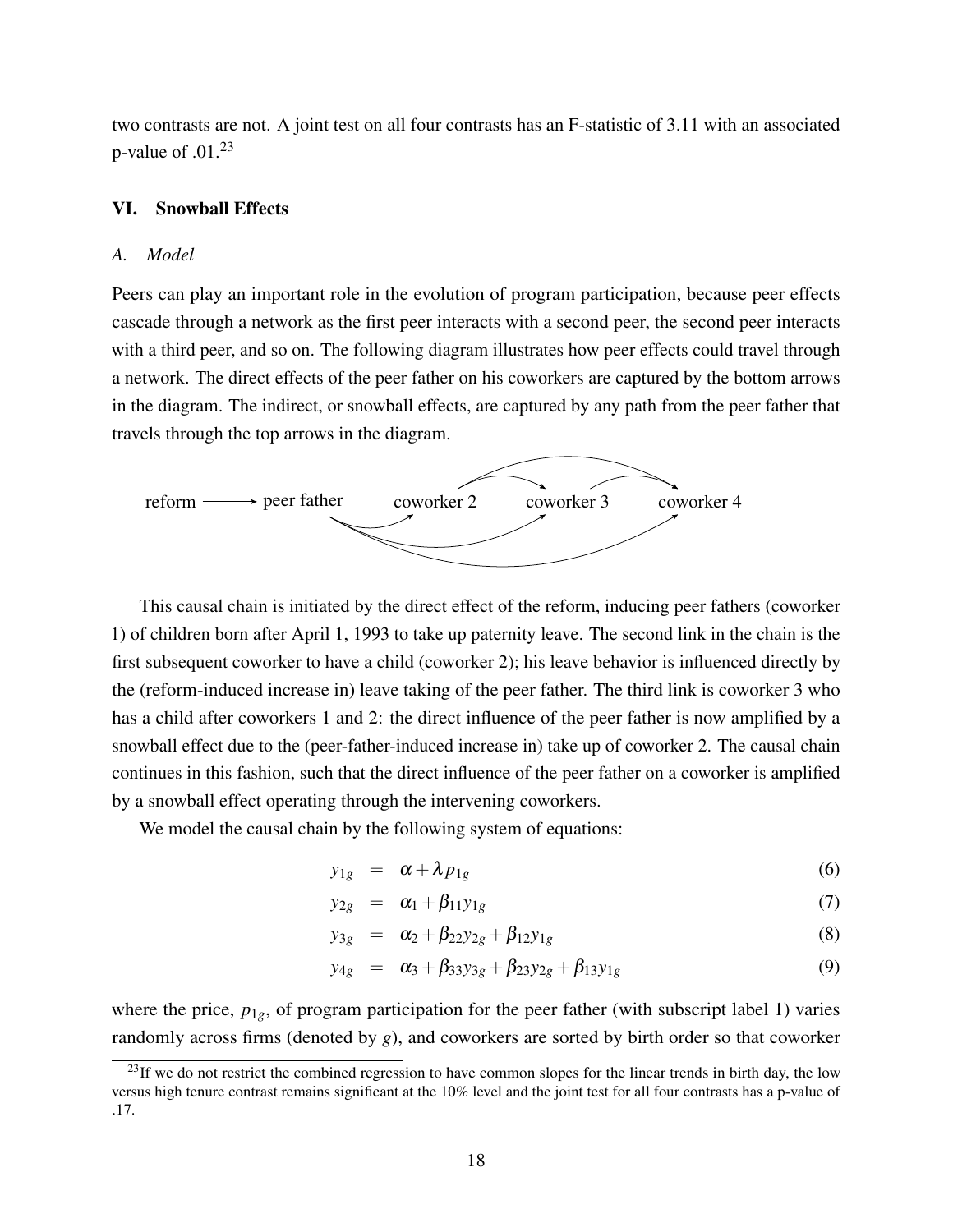*j* is the *j*th father in the firm that has a birth. The model makes two key assumptions: sequential ordering of peers and additive separability. The assumption of sequential ordering implies that fathers who already have births influence fathers who subsequently have births, and not the other way around. Additive separability implies that, except for the ordering of births within a firm, peer effects from coworkers do not have an interactive effect.

### *B. Identification*

To identify the snowball effects we additionally assume  $\beta_{11} = \beta_{12} = \beta_{13} = \beta_1$  and  $\beta_{22} = \beta_{23} = \beta_2$ (for consistency in notation, we also relabel  $\beta_{33}$  as  $\beta_{3}$ ). This parameterization of six coefficients down to three implies the peer effect of the first coworker and the peer effect of the second coworker is the same for all subsequent coworkers. Importantly, however, the assumption allows for different peer effects from the first, second, and third birth in a firm. If fathers are primarily learning about how an employer will respond to paternity leave, this formulation makes sense: the first coworker to take leave is likely to reveal more novel information and therefore be a more influential peer than the second or third coworker to take leave.

With these assumptions, random variation in  $p_{1g}$  can be used to identify a set of reduced form coefficients  $\pi_2 = dy_2/dp_{1g} = \beta_1 \lambda$ ,  $\pi_3 = dy_3/dp_{1g} = (\beta_2 \beta_1 + \beta_1)\lambda$ , and  $\pi_4 = dy_4/dp_{1g} =$  $(\beta_3\beta_2\beta_1 + \beta_3\beta_1 + \beta_2\beta_1 + \beta_1)\lambda$ . The total peer effect on the take-up of coworker *j* is given by  $\pi_j$ divided by the first stage coefficient  $\lambda$ . By comparing the estimated  $\pi$ 's across coworkers, we can identify the snowball effects. The second coworker identifies the direct effect,  $\beta_1$ , as  $\pi_2$  divided by λ. Subtracting off this direct effect, the snowball effect on the third coworker,  $β_2β_1$ , is given by  $\pi_3 - \pi_2$  divided by  $\lambda$ ; the snowball effect on the third coworker,  $(\beta_3\beta_2\beta_1 + \beta_3\beta_1 + \beta_2\beta_1)$ , is given by  $\pi_4 - \pi_2$  divided by  $\lambda$ . The percent of the total peer effect accounted for by the snowball effect for coworker *j* can then be calculated as  $(\pi_j - \pi_2)/\pi_j$ .

The model in equations (6)-(9) is related to the one-sided feedback model of peer effects in Glaeser, Sacerdote, and Scheinkman (2003). Their model also assumes sequential ordering and additive separability. Their model differs in that they reduce the set of six  $\beta$  coefficients to two parameters; their model assumes  $\beta_{11} = \beta_{22} = \beta_{33} = \gamma$ ,  $\beta_{12} = \beta_{23} = \gamma \delta$ , and  $\beta_{13} = \gamma \delta^2$ . While this parameterization is useful for some applications, it is less suited to our setting as it would imply the most recent birth in a firm has the largest peer effect. In part because of the differing parameterizations, our concept of the snowball effect is related, but not identical, to Glaeser, Sacerdore and Scheinkman's social multiplier.

So far, our model implicitly assumes the direct and indirect peer effects are independent of when the coworker's child is born in time. In reality, the influence of a peer is likely to decay over time, with smaller peer effects for coworkers having children temporally distant from one another. If values of the decay parameters were known, the estimates could be adjusted accordingly, but since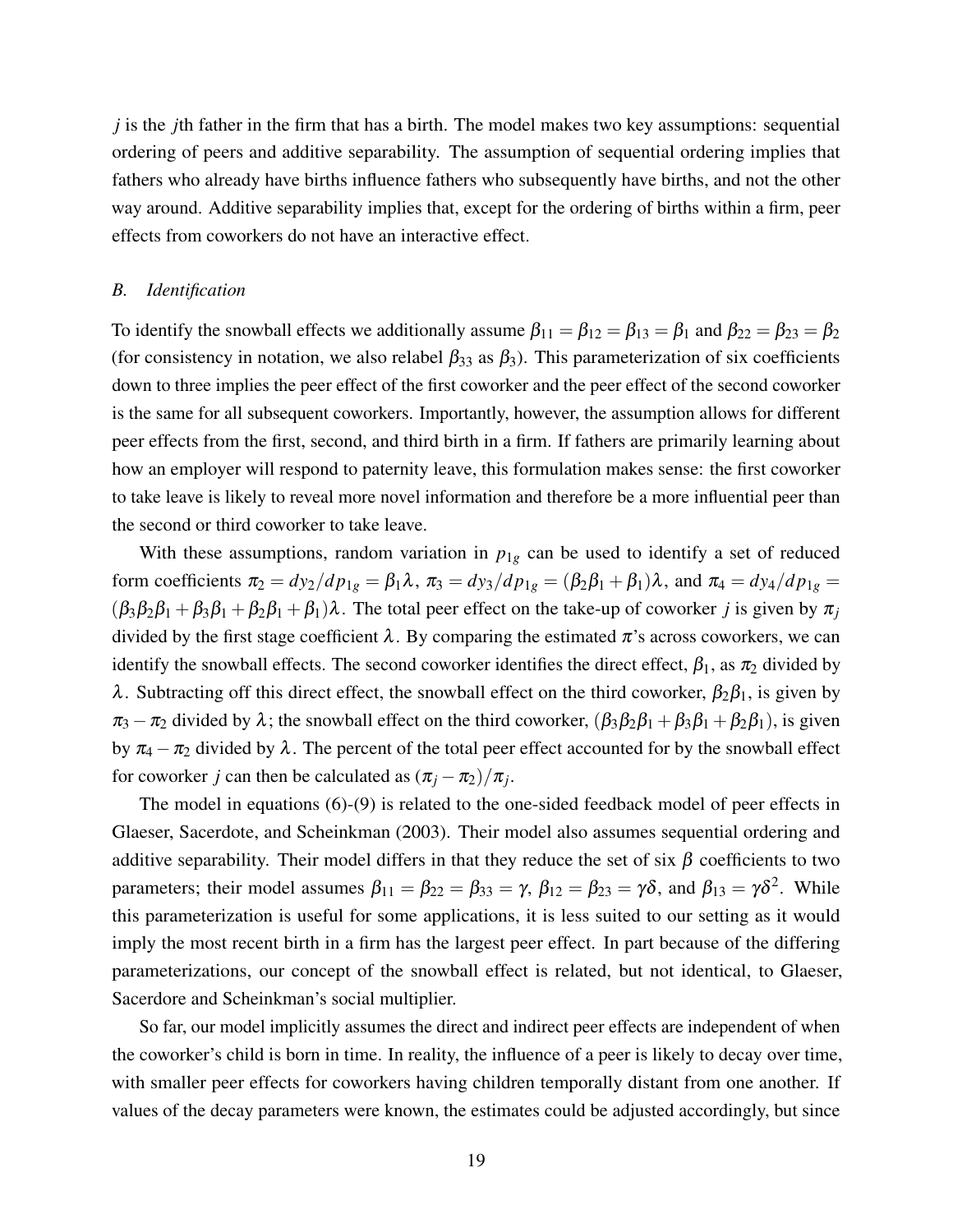they are not we adopt a calibration-type approach. To obtain a benchmark level of decay, we exploit the fact that coworker 2 does not experience a snowball effect as there are no intermediate births in between him and the peer father (coworker 1). Hence, any change over time in the estimated peer effect for coworker 2 can be attributed to decay. We assume the decay between any two coworkers due to birth spacing is the same as the decay identified between coworker 2 and coworker 1. Decay adjusted estimates for coworker *j* can then be calculated by dividing  $\pi_j$  by  $1 + r_j$ , where  $r_j$  is the percent decay for a given birth spacing. We examine robustness by considering different amounts of decay relative to the benchmark.

## *C. Empirical Results*

Table [4](#page-20-0) displays the decay adjusted reduced form peer effects  $(\pi_i/(1+r_i))$  for each coworker in a firm. Note the first stage coefficient  $\lambda$  is the same for all coworkers, and therefore does not affect the relative size of the snowball effect compared to either the direct or total peer effect. With this note in mind, we proceed by using the decay adjusted reduced form estimates to decompose the total peer effect into the direct effect and the snowball effect, and graph the relative importance of these effects over time.

|                 | Reduced   | Percent     | Reduced   | Percent               | Reduced   | Percent          |
|-----------------|-----------|-------------|-----------|-----------------------|-----------|------------------|
|                 | form      | snowball    | form      | snowball              | form      | snowball         |
|                 | (1)       | (2)         | (3)       | (4)                   | (5)       | (6)              |
|                 |           | A. No decay |           | <b>B.</b> Cubic decay |           | C. Quartic decay |
| Coworker 2      | $.033**$  | $0\%$       | $.026**$  | $0\%$                 | $.024**$  | $0\%$            |
| $\pi_2/(1+r_2)$ | (.017)    |             | (.013)    |                       | (.012)    |                  |
| Coworker 3      | $.039**$  | $15\%$      | $.037**$  | 30%                   | $.034**$  | 29%              |
| $\pi_3/(1+r_3)$ | (.017)    |             | (.017)    |                       | (.015)    |                  |
| Coworker 4      | $.049***$ | 33%         | $.060***$ | 57%                   | $.055***$ | 56%              |
| $\pi_4/(1+r_4)$ | (.018)    |             | (.022)    |                       | (.020)    |                  |
| Coworker $5+$   | .025      | $-32\%$     | .083      | 69%                   | .077      | 69%              |
| $\pi_5/(1+r_5)$ | (.016)    |             | (.053)    |                       | (.049)    |                  |
| Snowball F-test | 1.01      |             | 2.84      |                       | 2.84      |                  |
| p-value         | [.387]    |             | [.036]    |                       | [.037]    |                  |

<span id="page-20-0"></span>Table 4. Snowball effects on coworkers within a firm.

*Notes: Sample includes all coworkers having a child before 2002. The reduced form peer effects are adjusted for decay as indicated in the specification headings. Snowball columns indicate the amount of the peer effect that can be attributed to the snowball effect. The F-test for no snowball effects is a joint test of*  $\pi_5/(1+r_5) = \pi_4/(1+r_4)$  $\pi_3/(1+r_3) = \pi_2/(1+r_2)$ .  $N = 22,922$ . \*p<0.10, \*\*p<0.05, \*\*\*p<0.01.

The first column presents coworker estimates which do not account for decay (i.e.,  $r_j = 0$  for all coworker groups). This regression mirrors our baseline specification, but allows for a separate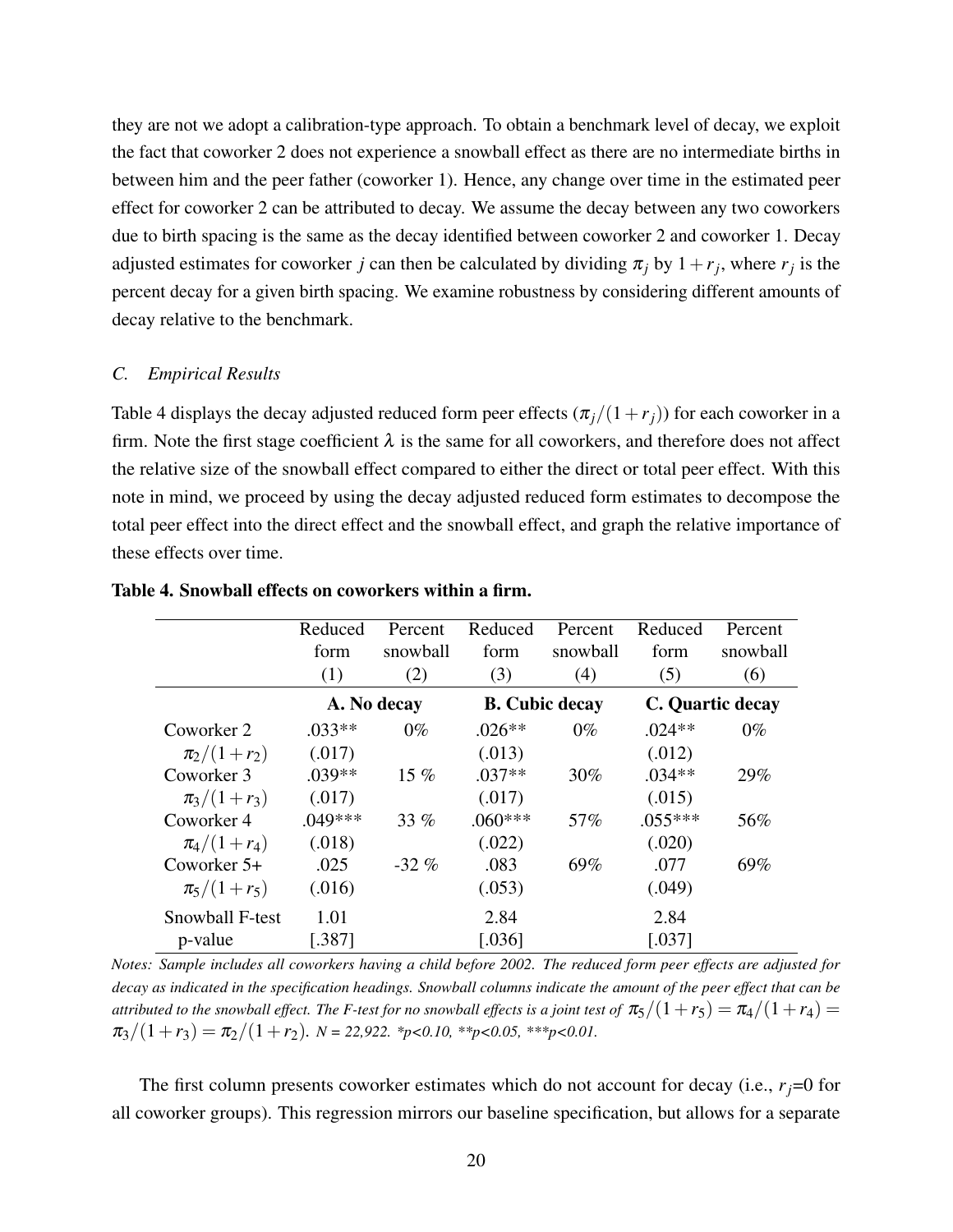discontinuity for each coworker. Even without subtracting out decay, the total reduced-form peer effect increases in magnitude from coworkers 2 through 4. Because we do not have enough observations to separately estimate effects within the firm for fifth and later coworkers, we estimate the average peer effect for this group. The reduced form peer effect for this later group declines, which is not surprising if decay is sizable.

Details on how we obtain the benchmark amount of decay are found in Online Appendix B. Here we merely report, for each order coworker *j*, the average decay rate, *r<sup>j</sup>* , and average birth spacing relative to the original peer father,  $s_j$ <sup>[24](#page-21-0)</sup>. There is appreciation for coworker groups 2 and 3  $(r_2=27, s_2=2.6$  years;  $r_3=0.04, s_3=3.6$  years), and depreciation for higher order coworkers in a firm  $(r_4 = -18, s_4 = 4.3$  years; and  $r_5 = -0.71, s_5 = 5.6$  years). This pattern makes sense once one realizes that although fathers generally sign up for leave before the birth of their child, most fathers do not begin their 4 weeks of leave until approximately 9 to 11 months after their child's birth. While there is likely to be some immediate information transmission (e.g., coworker 2 knows early on that the peer father has signed up for leave), more information is revealed after the peer father returns to work. At that point, not only does the peer father have first-hand experience taking leave, but there is also an opportunity in the ensuing months to observe how the employer treats the peer father after his return to work.<sup>[25](#page-21-1)</sup>

Our key results are reported in columns 3 and 4 of Table [4,](#page-20-0) which report decay-adjusted estimates allowing for cubic depreciation. The decay adjusted reduced form coefficient for coworker group 2 is estimated to be .026. This coefficient represents only the direct influence of the peer father on coworker 2, since there are no intermediate coworkers to create a snowball effect. It is smaller compared to the estimate in column 1, since on average, coworker 2's have their children early on when there is still appreciation. For coworker group 3, the decay adjusted reduced form peer effect is .037, with the snowball effect accounting for 30% of the total peer effect. Since there are more intervening coworkers, the snowball effect is even larger for coworker group 4 (57% of the total peer effect) and coworker group 5+ (69% of the total peer effect), although the effect for the latter group is imprecisely estimated. The difference in the decay adjusted estimates for coworker 2 versus coworker 4 has a p-value of .056 for cubic decay and .049 for quartic decay. As the table documents with the "Snowball F-test," these decay-adjusted snowball effects are jointly significantly different from each other.

As a robustness check, we also tried modeling benchmark decay as a fourth order polynomial. As seen in columns 5 and 6, this makes little difference to the estimates. Since the decay function is

<span id="page-21-0"></span> $^{24}$ A possible concern is that birth spacing between a coworker and the peer father is directly affected by the reform. In Online Appendix Figure A5, we show this is unlikely to bias the estimates.

<span id="page-21-1"></span> $^{25}$ The interval between the peer father and subsequent fathers giving birth in a network is also likely to vary systematically with firm characteristics (such as the size of the firm), in which case our estimates of decay will also include this type of heterogeneity.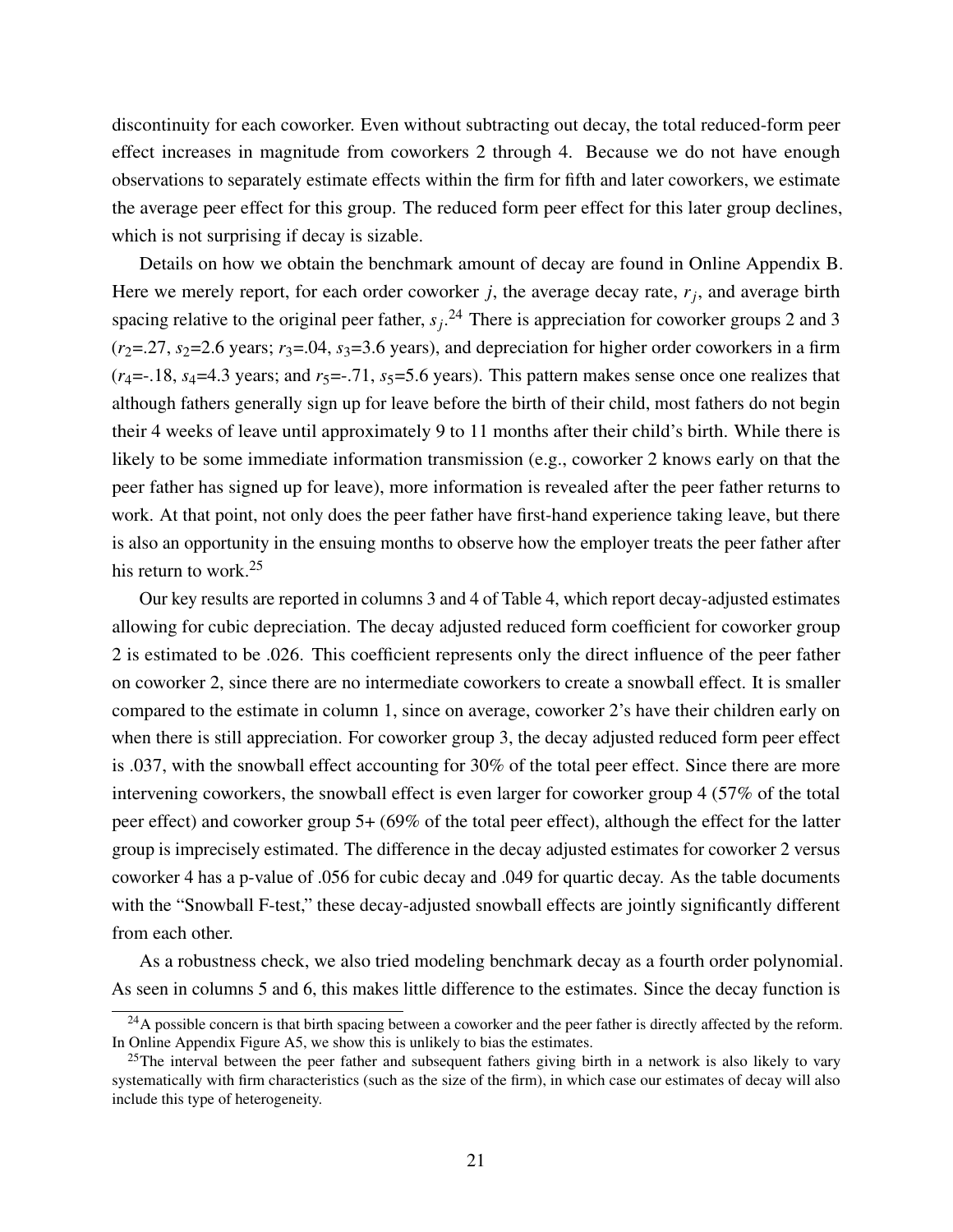estimated using the relatively small sample of coworker 2's, we perform a calibration-type sensitivity analysis instead of directly accounting for the sampling variability of the decay estimates in our snowball tests.<sup>[26](#page-22-0)</sup> Specifically, we explore the sensitivity of the joint snowball tests to differing amounts of depreciation. In Online Appendix B, we plot what the decay function would look like if it were three-fourths or half as large as the one we actually use. Using these flattened decay functions still results in joint significance for the snowball effects; the three-quarters decay function yields a p-value of .051 and the halved decay function yields a p-value of .104. Steeper decay functions than the one we actually use would increase statistical significance.

### *D. Importance of Snowball Effects*

Figure [4](#page-23-0) illustrates the relative importance of the direct peer effect and the snowball effect over time. The top line in the graph shows the actual leave take up for all coworkers having children after the original peer father. The bottom line subtracts the estimated reduced form peer effect from the total leave take up.<sup>[27](#page-22-1)</sup> The difference between the upper and lower lines illustrates how much lower leave take up would have been in each year had the original peer father not influenced any of his coworkers, either directly or indirectly. This counterfactual gap, which includes depreciation, is sizable and actually gets slightly larger over time.

The shading in Figure [4](#page-23-0) decomposes this counterfactual gap into the direct effect of the peer father on coworkers (dark grey) and the indirect snowball effect (light grey) over time. In 1993, virtually all of the estimated effect can be attributed to the direct effect, as there is little opportunity for intervening births to create a snowball effect. However, over time, the direct effect which can be mapped back to the original peer father decays. In contrast, the snowball effect grows and starts to dominate over time as more coworkers have a child within a given firm.

Figure [4](#page-23-0) illustrates how important early peers are for future take up of social programs. From 1993 to 1999, program participation went from a little over 50% to over 70% of eligible coworkers. Much of this increase is due to common time effects, such as changes in societal norms, and the influence of other peer groups not captured by our estimates. However, even six years after the implementation of the program, the peer effects which can be traced back to the original father account for 21% of the total increase in program participation relative to 1993. These findings are especially important for the rollout of new social programs, as they indicate that participation rates early on can have long-lasting effects on future participation.

<span id="page-22-0"></span> $^{26}$ Decay is estimated noisily enough that directly accounting for its sampling variability would make the coefficients in Table [4](#page-20-0) insignificant.

<span id="page-22-1"></span><sup>&</sup>lt;sup>27</sup>To construct the bottom line, we use the estimated  $\pi$ <sup>'</sup>s (the reduced form estimates not adjusted for decay) to predict the size of the peer effect originating from the peer father (coworker 1), accounting for the mix of births in each year (coworker 2, 3, 4, and 5+ births). We only plot the period from 1993 to 1999; extrapolating past 1999 is noisy and implies depreciation in excess of 100%. Most coworkers in our dataset have their children before 1999.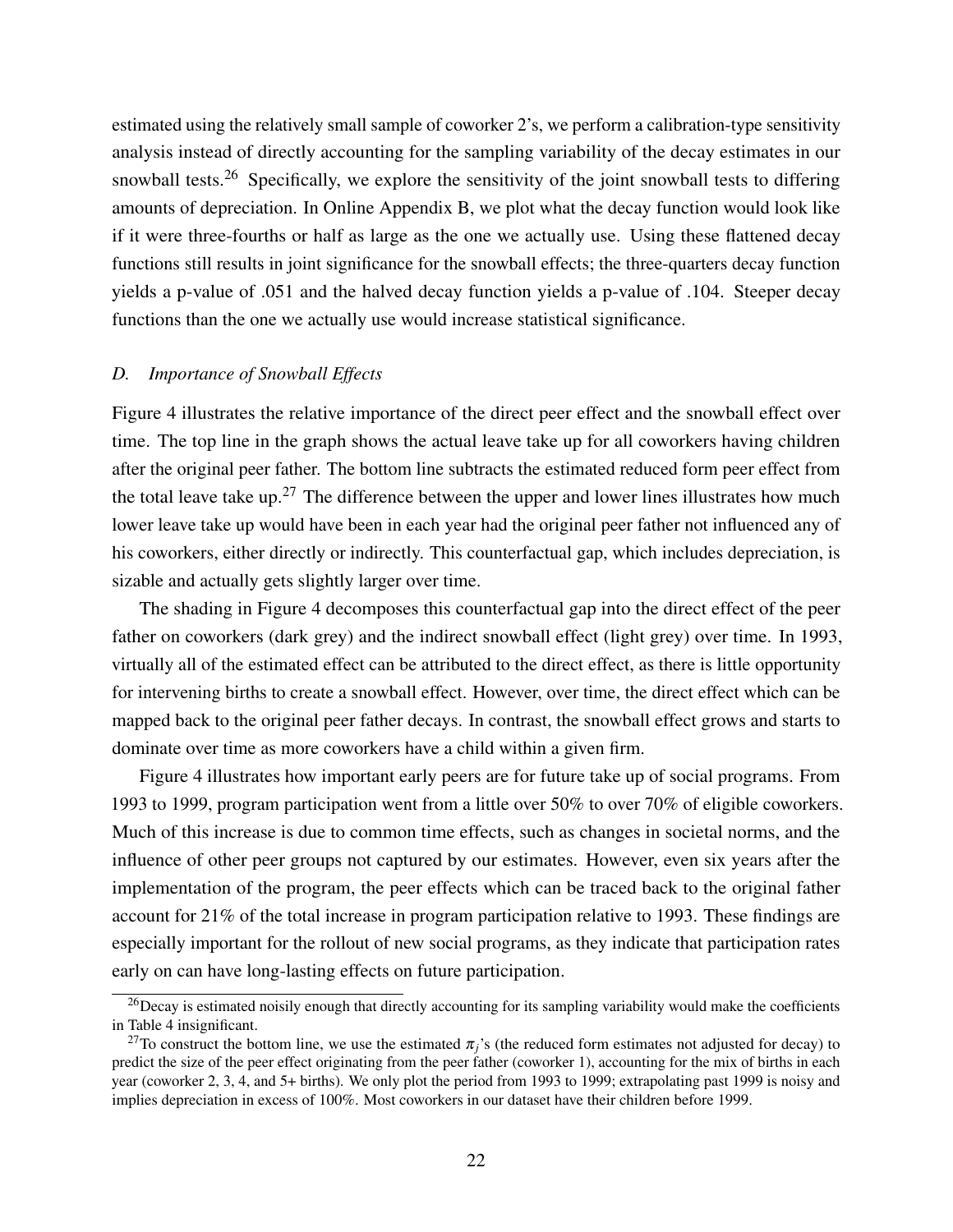<span id="page-23-0"></span>

### Figure 4. Direct peer and snowball effects over time.

*Notes: The top line in the graph shows the actual leave take up for all coworkers having children after the original peer father. The bottom line subtracts the estimated total peer effect originating from the peer father. The grey shading decomposes the gap into direct peer and snowball effects.*

### VII. Conclusion

We find strong evidence for substantial peer effects in program participation in both workplace and family networks. Coworkers and brothers are 3.5 and 4.7 percentage points, respectively, more likely to take paternity leave if their peer father was eligible versus not eligible for paternity leave around the reform cutoff. These estimates imply sizable peer effects of 11 and 15 percentage points for coworkers and brothers. The most likely mechanism is information transmission about costs and benefits, including increased knowledge of how an employer will react. The estimated peer effect gets amplified over time within a firm, with each subsequent birth exhibiting a snowball effect in response to the original reform.

Taken together, our results have important implications for the peer effects literature and for the evaluation of social programs. Our peer effect estimates point out that both the workplace and family can serve as important networks in settings where information is scarce and perceptions are in their formative stage. Peer effects may be of particular importance in the ongoing debate about policies aimed at promoting gender equality, ranging from family policy to affirmative action programs. Although the snowball analysis requires stronger assumptions and the standard errors may be understated, it highlights that peer influences can have long-lasting effects on program participation, even in the presence of decay, since any original peer effect cascades through a network over time. This is especially important when considering the design and implementation of new social programs, since the initial group of participants can play a large and lasting role in take-up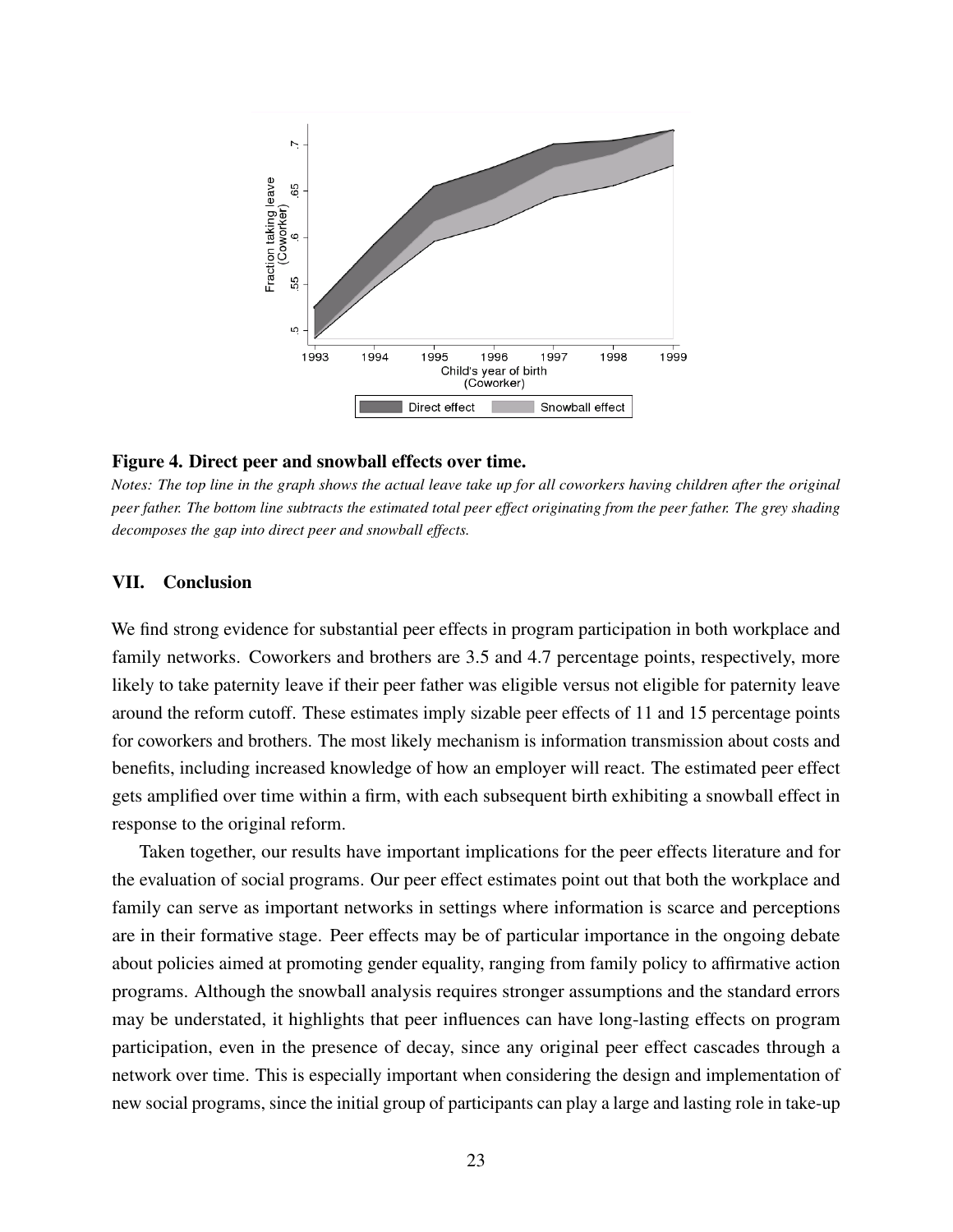patterns. Social interactions can reinforce the direct effects due to a program's parameters, leading to a long-run equilibrium take-up rate which can be substantially higher than would otherwise be expected.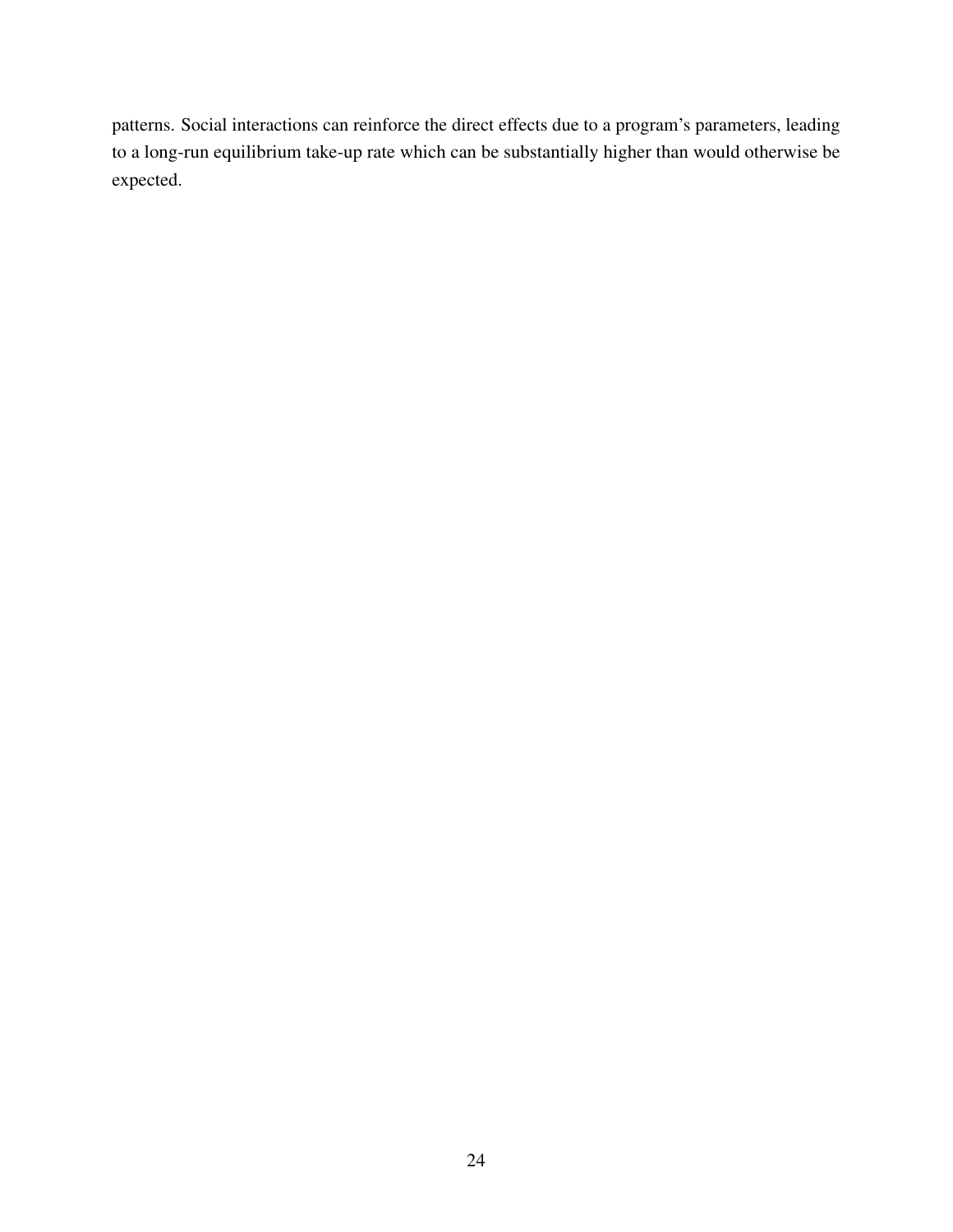# References

- Angelucci, Manuela, Giacomo De Giorgi, Marcos A. Rangel, and Imran Rasul, "Family Networks and School Enrolment: Evidence from a Randomized Social Experiment," *Journal of Public Economics*, 2010, *94*, 197–221.
- Babcock, Philip, Kelly Bedard, Gary Charness, John Hartman, and Heather Royer, "Letting Down the Team? Evidence of Social Effects of Team Incentives," Technical Report, NBER 16687 2011.
- Baird, Sarah, Aislinn Bohren, Craigh McIntosh, and Berk Ozler, "Designing Experiments to Measure Spillover and Treshold Effects," Technical Report, IZA 6681 2012.
- Bandiera, Oriana and Imran Rasul, "Social Networks and Technology Adoption in Northern Mozambique," *The Economic Journal*, 2006, *116*, 869–902.
- $\overline{\phantom{a}}$ , Iwan Barankay, and Imran Rasul, "Social Connections and Incentives in the Workplace: Evidence from Personnel Data," *Econometrica*, 2009, *77*, 1047–1094.
- $\ldots$ , and  $\ldots$ , "Social Incentives in the Workplace," *Review of Economic Studies*, 2010, 77(2), 417–458.
- Bayer, Patrick, Stephen Ross, and Giorgio Topa, "Place of Work and Place of Residence: Informal Hiring Networks and Labor Market Outcomes," *Journal of Political Economy*, 2008, *116*, 1150–1196.
- Bertrand, Marianne, Erzo F.P. Luttmer, and Sendhil Mullainathan, "Network Effects and Welfare Cultures," *Quarterly Journal of Economics*, 2000, *115*, 1019–1055.
- Bobonis, Gustavo J. and Frederico Finan, "Neighborhood Peer Effects in Secondary School Enrollment Decisions," *Review of Economics and Statistics*, 2009, *91*, 695–716.
- Brandth, Berit and Elin Kvande, "Fedres Arbeidsvilkaar og Omsorgspermisjoner," *Sokelys paa Arbeidsmarkeder*, 1992, *2*, 158–166.
- Bursztyn, Leonardo, Florian Ederer, Bruno Ferman, and Noam Yuchtman, "Understanding Peer Effects in Financial Decisions: Evidence from a Field Experiment," Technical Report, NBER 18241 2012.
- Carrell, Scott E. and Mark L. Hoekstra, "Externalities in the Classroom: How Children Exposed to Domestic Violence Affect Everyone's Kids," *American Economic Journal: Applied Economics*, 2010, *2*, 211–228.
- $\overline{\phantom{a}}$ , Bruce I. Sacerdote, and James E. West, "From Natural Variation to Optimal Policy? The Lucas Critique Meets Peer Effects," Technical Report, NBER 16865 2011.
- , Fredrick V. Malmstrom, and James E. West, "Peer Effects in Academic Cheating," *Journal of Human Resources*, 2008, *43*, 173–207.
- $\Box$ , Mark L Hoekstra, and James E. West, "Is Poor Fitness Contagious? Evidence from Randomly Assigned Friends," *Journal of Public Economics*, 2011, *95*, 657–663.
- $\overline{\phantom{a}}$ , Richard L. Fullerton, and James E. West, "Does your Cohort Matter? Measuring Peer Effects in College Achievement," *Journal of Labor Economics*, 2009, *27*, 439–464.
- Case, Anne and Lawrence F. Katz, "The Company You Keep: The Effects of Family and Neighborhood on Disadvantaged Youths," Technical Report, NBER 3705 1991.
- Conlin, Stacey Dickert and Amitabh Chandra, "Taxes and the Timing of Births," *Journal of Political Economy*, 1999, *107*, 161–177.
- Cools, Sara, Jon H. Fiva, and Lars J. Kirkebøen, "Causal Effects of Paternity Leave on Children and Parents," Technical Report, Discussion Paper, Statistics Norway 2011.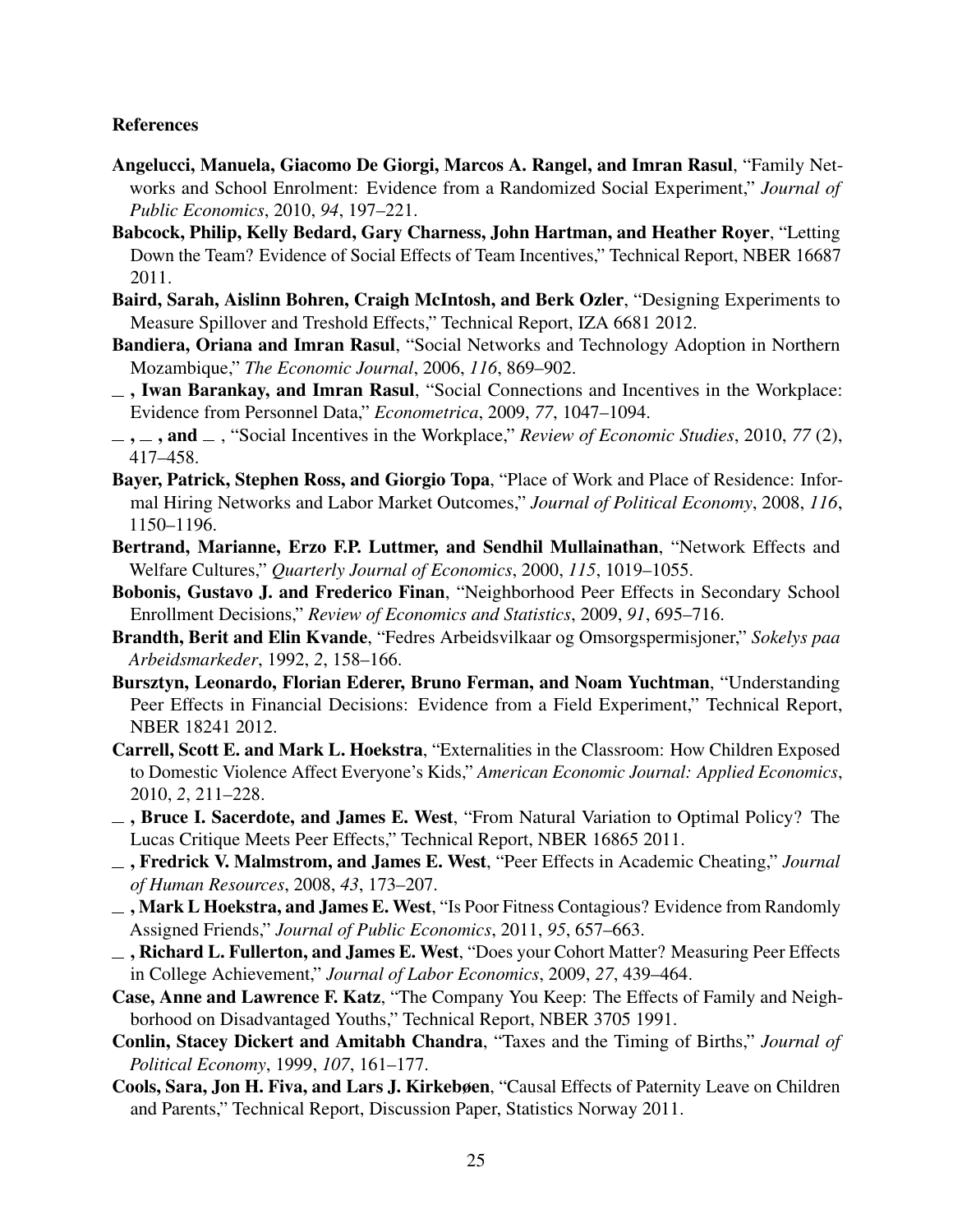- Cullen, Julie B., Brian A. Jacob, and Steven Levitt, "The Effect of School Choice on Participants: Evidence from Randomized Lotteries," *Econometrica*, 2006, *74*, 1191–1230.
- Duflo, Esther and Emmanuel Saez, "The Role of Information and Social Interactions in Retirement Plan Decisions: Evidence from a Randomized Experiment," *Quarterly Journal of Economics*, 2003, *188*, 815–842.
- Duncan, Greg J., Johanne Boisjoly, Michael Kremer, Dan M. Levy, and Jacque Eccles, "Peer Effects in Drug Use and Sex Among College Students," *Journal of Abnormal Child Psychology*, 2005, *33*, 375–385.
- Evans, William N., Wallace E. Oates, and Robert M. Schwab, "Measuring Peer Group Effects: A Study of Teenage Behavior," *Journal of Political Economy*, 1992, *100*, 966–991.
- Gaviria, Alejandro and Steven Raphael, "School-based Peer Effects and Juvenile Behavior," *Review of Economics and Statistics*, 2001, *83*, 257–268.
- Glaeser, Edward L., Bruce I. Sacerdote, and Jose A. Scheinkman, "Crime and Social Interactions," *Quarterly Journal of Economics*, 1996, *111*, 507–548.
- $\ldots$ , and  $\ldots$ , "The Social Multiplier," *Journal of the European Economic Association*, 2003, *1*, 345–353.
- Hanushek, Eric A., John F. Kain, Jacob M. Markman, and Steven G. Rivkin, "Does Peer Ability Affect Student Achievement?," *Journal of Applied Econometrics*, 2003, *18*, 527–544.
- Hensvik, Lena and Peter Nilsson, "Businesses, Buddies and Babies: Social Ties and Fertility at Work," Technical Report, IFAU Working Paper 2010.
- Hesselius, Patrick, Peter Nilsson, and Per Johansson, "Sick of Your Colleagues Absence?," *Journal of the European Economic Association*, 2009, *7*, 583–594.
- Hoxby, Caroline M., "The Effects of Class Size on Student Achievement: New Evidence from Population Variation," *Quarterly Journal of Economics*, 2000, *115*, 1239–1285.
- Imbens, Guido and Karthik Kalyanaraman, "Optimal Bandwidth Choice for the Regression Discontinuity Estimator," *Review of Economic Studies*, 2012, *79* (3), 933–959.
- and Thomas Lemieux, "Regression Discontinuity Designs: A Guide to Practice," *Journal of Econometrics*, 2008, *142*, 615–635.
- Imberman, Scott, Adriana D. Kugler, and Bruce Sacerdote, "Katrina's Children: Evidence on the Structure of Peer Effects from Hurricane Evacuees," *American Economic Review*, 2012, *102* (5), 2048–2082.
- Jacob, Brian A., "Public Housing, Housing Vouchers, and Student Achievement: Evidence from Public Housing Demolitions in Chicago," *American Economic Review*, 2004, *94*, 233–258.
- Katz, Lawrence F., Jeffrey R. Kling, and Jeffrey B. Liebman, "Moving to Opportunity in Boston: Early Results of a Randomized Mobility Experiment," *Quarterly Journal of Economics*, 2001, *116*, 607–654.
- Kling, Jeffrey R., Jeffrey B. Liebman, and Lawrence F. Katz, "Experimental Analysis of Neighborhood Effects," *Econometrica*, 2007, *75*, 83–119.
- Kremer, Michael and Dan Levy, "Peer Effects and Alcohol Use among College Students," *Journal of Economic Perspectives*, 2008, *22*, 189–3A.
- and Edward Miguel, "The Illusion of Sustainability," *Quarterly Journal of Economics*, 2007, *122*, 1007–1065.
- Kuhn, Peter, Peter Kooreman, Adriaan Soetevent, and Arie Kapteyn, "The Effects of Lottery Prizes on Winners and their Neighbors: Evidence from the Dutch Postcode Lottery," *The American Economic Review*, 2011, *101* (5), 2226–2247.